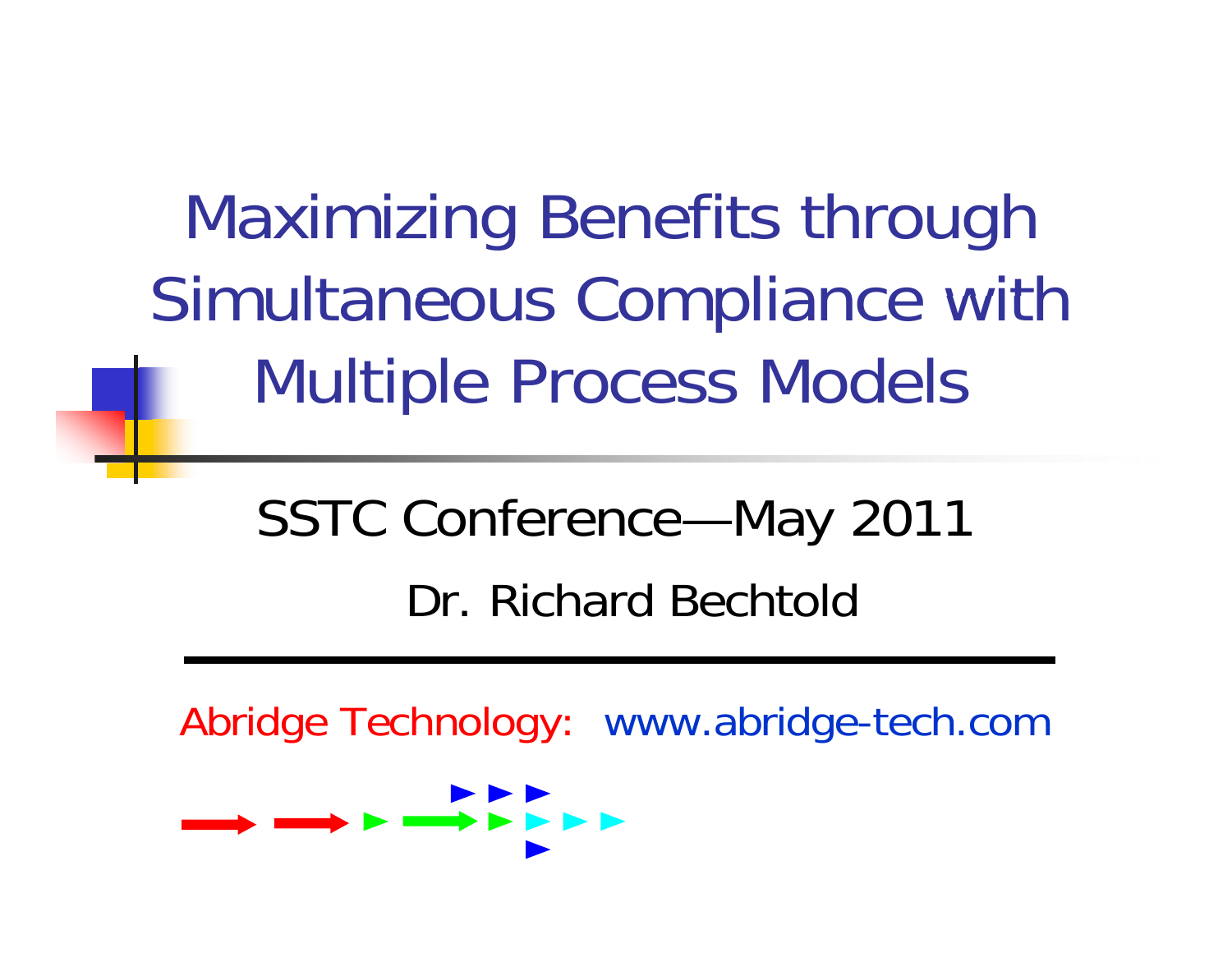| <b>Report Documentation Page</b>                                                                                                                                                                                                                                                                                                                                                                                                                                                                                                                                                                                                                                                                                                                                                                                                                                   |                             |                              |                                                   | Form Approved<br>OMB No. 0704-0188                  |                           |  |
|--------------------------------------------------------------------------------------------------------------------------------------------------------------------------------------------------------------------------------------------------------------------------------------------------------------------------------------------------------------------------------------------------------------------------------------------------------------------------------------------------------------------------------------------------------------------------------------------------------------------------------------------------------------------------------------------------------------------------------------------------------------------------------------------------------------------------------------------------------------------|-----------------------------|------------------------------|---------------------------------------------------|-----------------------------------------------------|---------------------------|--|
| Public reporting burden for the collection of information is estimated to average 1 hour per response, including the time for reviewing instructions, searching existing data sources, gathering and<br>maintaining the data needed, and completing and reviewing the collection of information. Send comments regarding this burden estimate or any other aspect of this collection of information,<br>including suggestions for reducing this burden, to Washington Headquarters Services, Directorate for Information Operations and Reports, 1215 Jefferson Davis Highway, Suite 1204, Arlington<br>VA 22202-4302. Respondents should be aware that notwithstanding any other provision of law, no person shall be subject to a penalty for failing to comply with a collection of information if it<br>does not display a currently valid OMB control number. |                             |                              |                                                   |                                                     |                           |  |
| 1. REPORT DATE<br><b>MAY 2011</b>                                                                                                                                                                                                                                                                                                                                                                                                                                                                                                                                                                                                                                                                                                                                                                                                                                  | 2. REPORT TYPE              |                              |                                                   | <b>3. DATES COVERED</b><br>00-00-2011 to 00-00-2011 |                           |  |
| <b>4. TITLE AND SUBTITLE</b>                                                                                                                                                                                                                                                                                                                                                                                                                                                                                                                                                                                                                                                                                                                                                                                                                                       |                             |                              |                                                   | 5a. CONTRACT NUMBER                                 |                           |  |
| <b>Maximizing Benefits through Simultaneous Compliance with Multiple</b><br><b>Process Models</b>                                                                                                                                                                                                                                                                                                                                                                                                                                                                                                                                                                                                                                                                                                                                                                  |                             |                              |                                                   | <b>5b. GRANT NUMBER</b>                             |                           |  |
|                                                                                                                                                                                                                                                                                                                                                                                                                                                                                                                                                                                                                                                                                                                                                                                                                                                                    |                             |                              |                                                   | 5c. PROGRAM ELEMENT NUMBER                          |                           |  |
| 6. AUTHOR(S)                                                                                                                                                                                                                                                                                                                                                                                                                                                                                                                                                                                                                                                                                                                                                                                                                                                       |                             |                              |                                                   | 5d. PROJECT NUMBER                                  |                           |  |
|                                                                                                                                                                                                                                                                                                                                                                                                                                                                                                                                                                                                                                                                                                                                                                                                                                                                    |                             |                              |                                                   | <b>5e. TASK NUMBER</b>                              |                           |  |
|                                                                                                                                                                                                                                                                                                                                                                                                                                                                                                                                                                                                                                                                                                                                                                                                                                                                    |                             |                              |                                                   | 5f. WORK UNIT NUMBER                                |                           |  |
| 7. PERFORMING ORGANIZATION NAME(S) AND ADDRESS(ES)<br>Abridge Technology, 42786 Oatyer Court, Ashburn, VA, 20148                                                                                                                                                                                                                                                                                                                                                                                                                                                                                                                                                                                                                                                                                                                                                   |                             |                              |                                                   | 8. PERFORMING ORGANIZATION<br><b>REPORT NUMBER</b>  |                           |  |
| 9. SPONSORING/MONITORING AGENCY NAME(S) AND ADDRESS(ES)                                                                                                                                                                                                                                                                                                                                                                                                                                                                                                                                                                                                                                                                                                                                                                                                            |                             |                              |                                                   | 10. SPONSOR/MONITOR'S ACRONYM(S)                    |                           |  |
|                                                                                                                                                                                                                                                                                                                                                                                                                                                                                                                                                                                                                                                                                                                                                                                                                                                                    |                             |                              |                                                   | 11. SPONSOR/MONITOR'S REPORT<br>NUMBER(S)           |                           |  |
| 12. DISTRIBUTION/AVAILABILITY STATEMENT                                                                                                                                                                                                                                                                                                                                                                                                                                                                                                                                                                                                                                                                                                                                                                                                                            |                             |                              |                                                   |                                                     |                           |  |
| Approved for public release; distribution unlimited                                                                                                                                                                                                                                                                                                                                                                                                                                                                                                                                                                                                                                                                                                                                                                                                                |                             |                              |                                                   |                                                     |                           |  |
| <b>13. SUPPLEMENTARY NOTES</b><br>Presented at the 23rd Systems and Software Technology Conference (SSTC), 16-19 May 2011, Salt Lake<br>City, UT. Sponsored in part by the USAF. U.S. Government or Federal Rights License                                                                                                                                                                                                                                                                                                                                                                                                                                                                                                                                                                                                                                         |                             |                              |                                                   |                                                     |                           |  |
| 14. ABSTRACT                                                                                                                                                                                                                                                                                                                                                                                                                                                                                                                                                                                                                                                                                                                                                                                                                                                       |                             |                              |                                                   |                                                     |                           |  |
| <b>15. SUBJECT TERMS</b>                                                                                                                                                                                                                                                                                                                                                                                                                                                                                                                                                                                                                                                                                                                                                                                                                                           |                             |                              |                                                   |                                                     |                           |  |
| 16. SECURITY CLASSIFICATION OF:<br>17. LIMITATION OF                                                                                                                                                                                                                                                                                                                                                                                                                                                                                                                                                                                                                                                                                                                                                                                                               |                             |                              |                                                   | 18. NUMBER                                          | 19a. NAME OF              |  |
| a. REPORT<br>unclassified                                                                                                                                                                                                                                                                                                                                                                                                                                                                                                                                                                                                                                                                                                                                                                                                                                          | b. ABSTRACT<br>unclassified | c. THIS PAGE<br>unclassified | <b>ABSTRACT</b><br>Same as<br><b>Report (SAR)</b> | OF PAGES<br>43                                      | <b>RESPONSIBLE PERSON</b> |  |

**Standard Form 298 (Rev. 8-98)**<br>Prescribed by ANSI Std Z39-18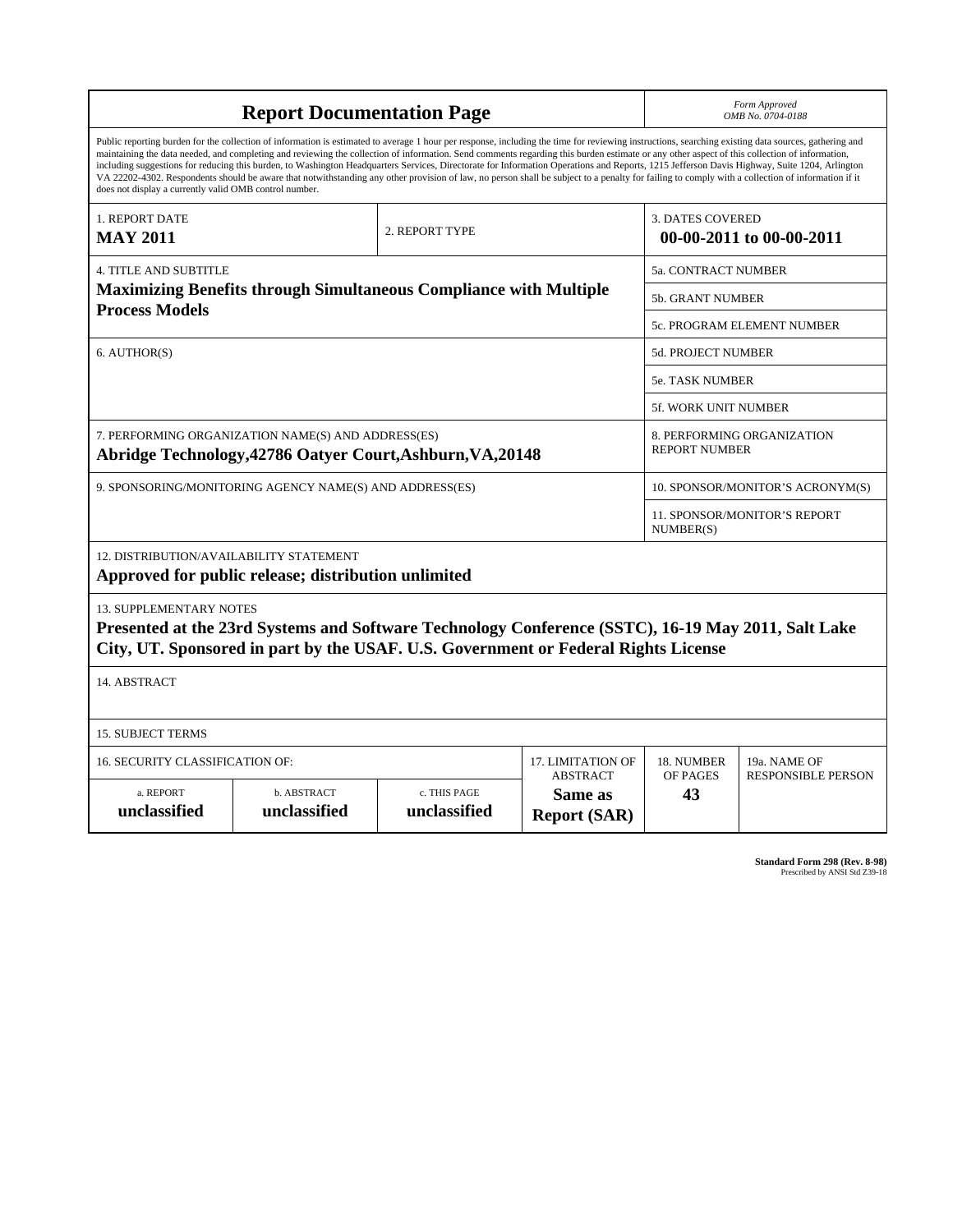#### **Abridge Technology** Why is a Multi-Model Mindset Important?

- r. The "perfect" reference model does not, and never will, exist
- r. **Fortunately, there are a wide variety of usable** and valuable models covering a vast amount of disciplines, priorities, and perspectives
- T. **However, different models often convey** dramatically different—and sometimes outright conflicting—views of what should and should not happen

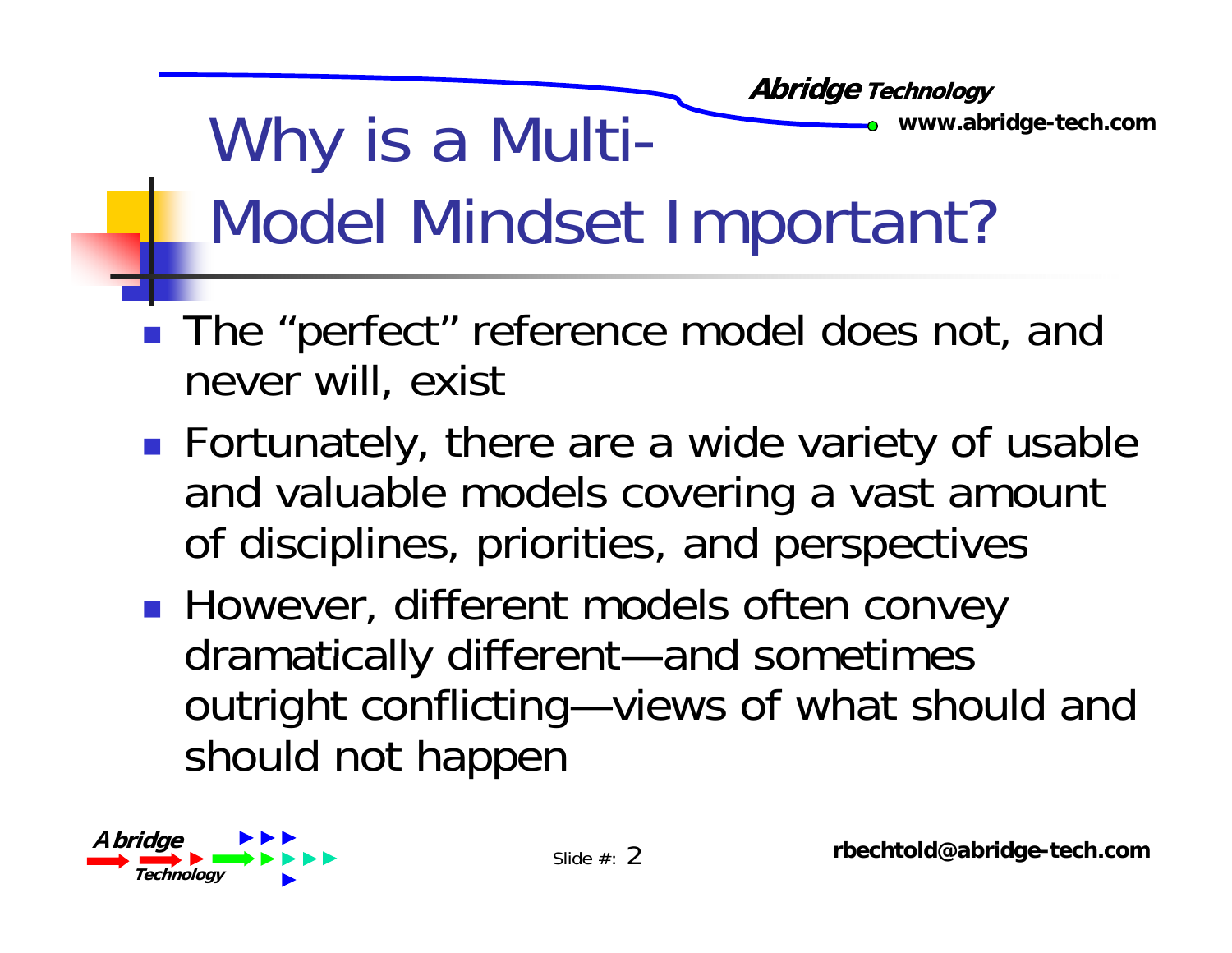

#### What is a Model?

- r. Generally, models are abstractions of something of interest
- r. **Nodels deliberately de-emphasize aspects of** reality that are not important in order to increase the emphasis and clarity of items or aspects that are deemed most important
- T. George Box: "All models are wrong, but the interesting question is how wrong do they have to be before they are no longer useful?"

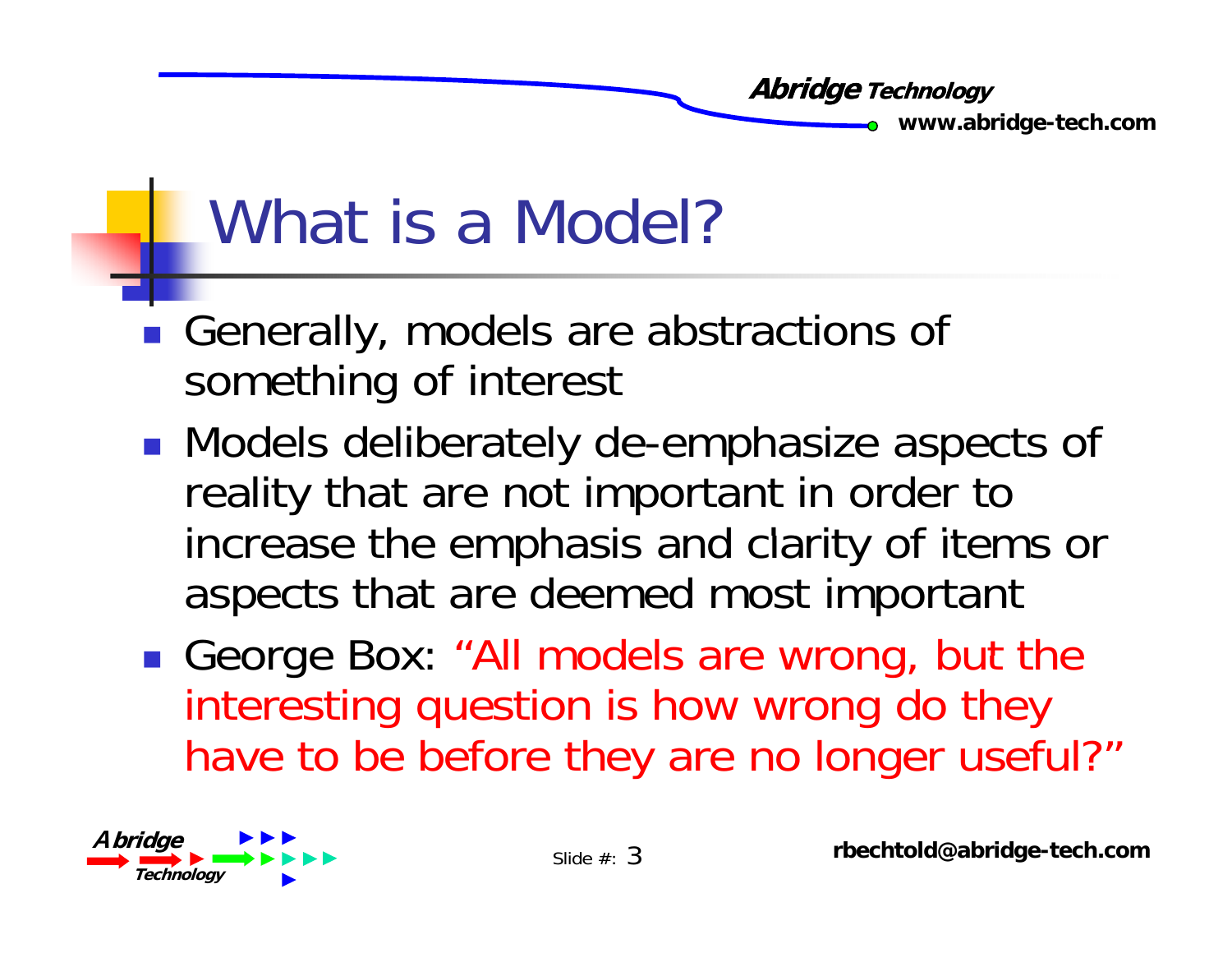- CMMI-DEV
- $\blacksquare$  CMMI-SVC U **II**
- **ISO 9000**
- $\blacksquare$  AS 9100  $\blacksquare$  Six Si
- ITIL
- CMMI-ACQ
- **ISO 15504**
- **ISO 20000**
- ■ Six Sigma
- **• Malcolm Baldrige**

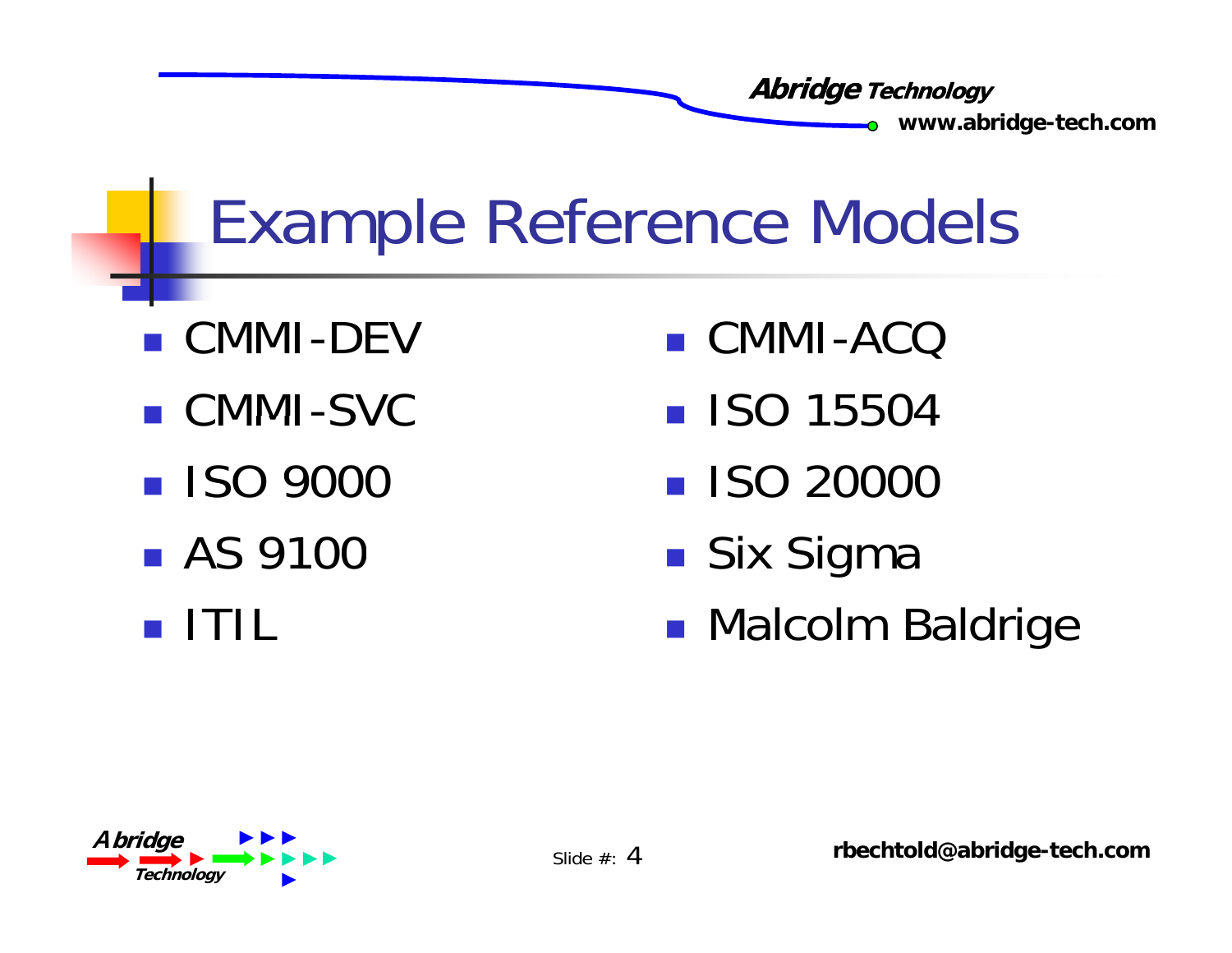### Example Reference Models

#### CMMI-DEV

- Capability Maturity Model Integration (CMMI) for systems and software development
- **Can be (and routinely and successfully has been)** used by service organizations, but with additional interpretation required
- CMMI-SVC
	- **Similar to CMMI-DEV, but with emphases on** service development, delivery, and continuity perspectives

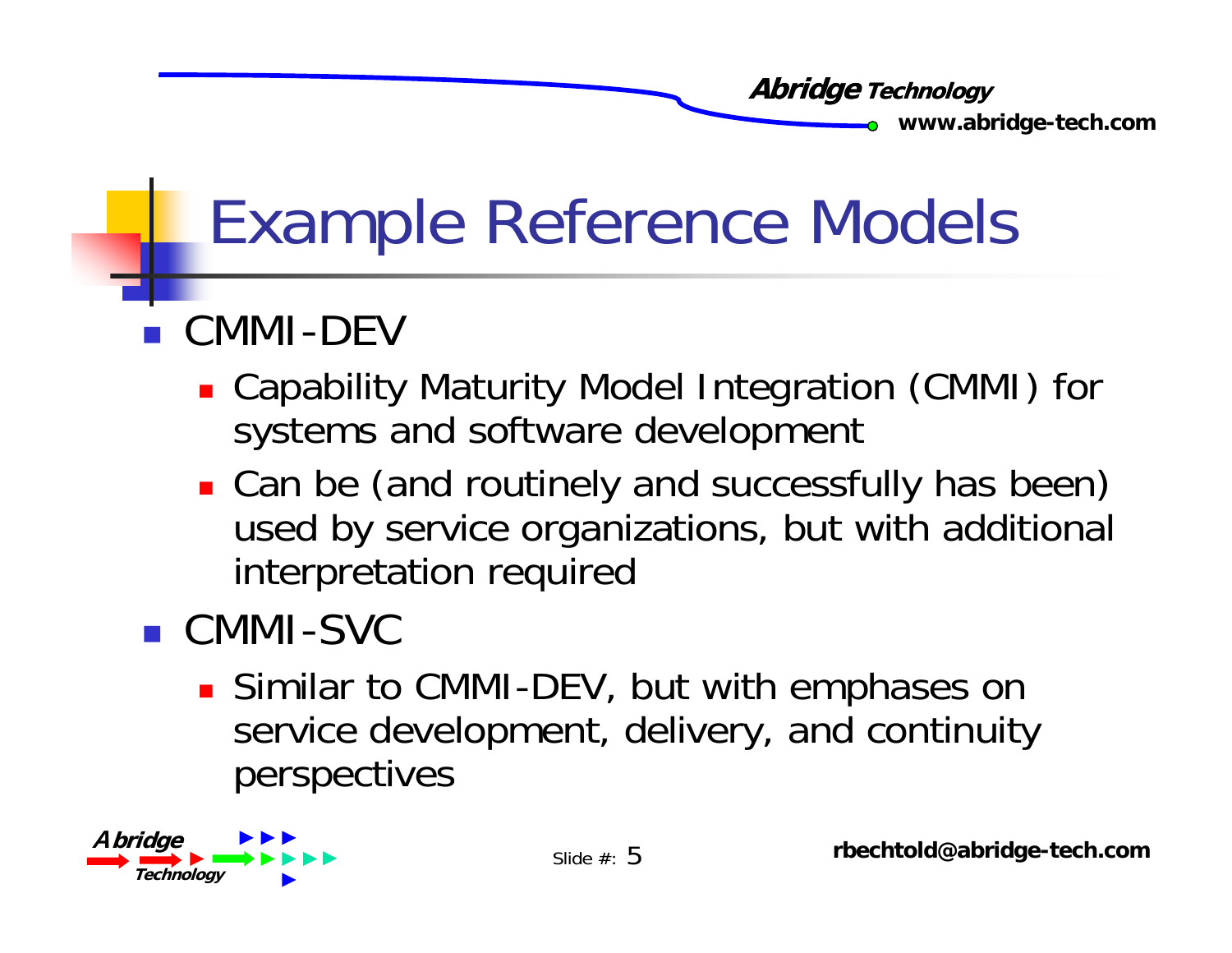#### Example Reference Models

#### r. ISO 9000

- **Examily of quality management standards focusing** on satisfying the needs of customers and/or stakeholders
- **Quer 1 million organizations, world-wide, are** independently certified as ISO 9001 compliant

#### **B** AS 9100

**Fully incorporates ISO 9000 while adding** additional requirements associated with quality and safety

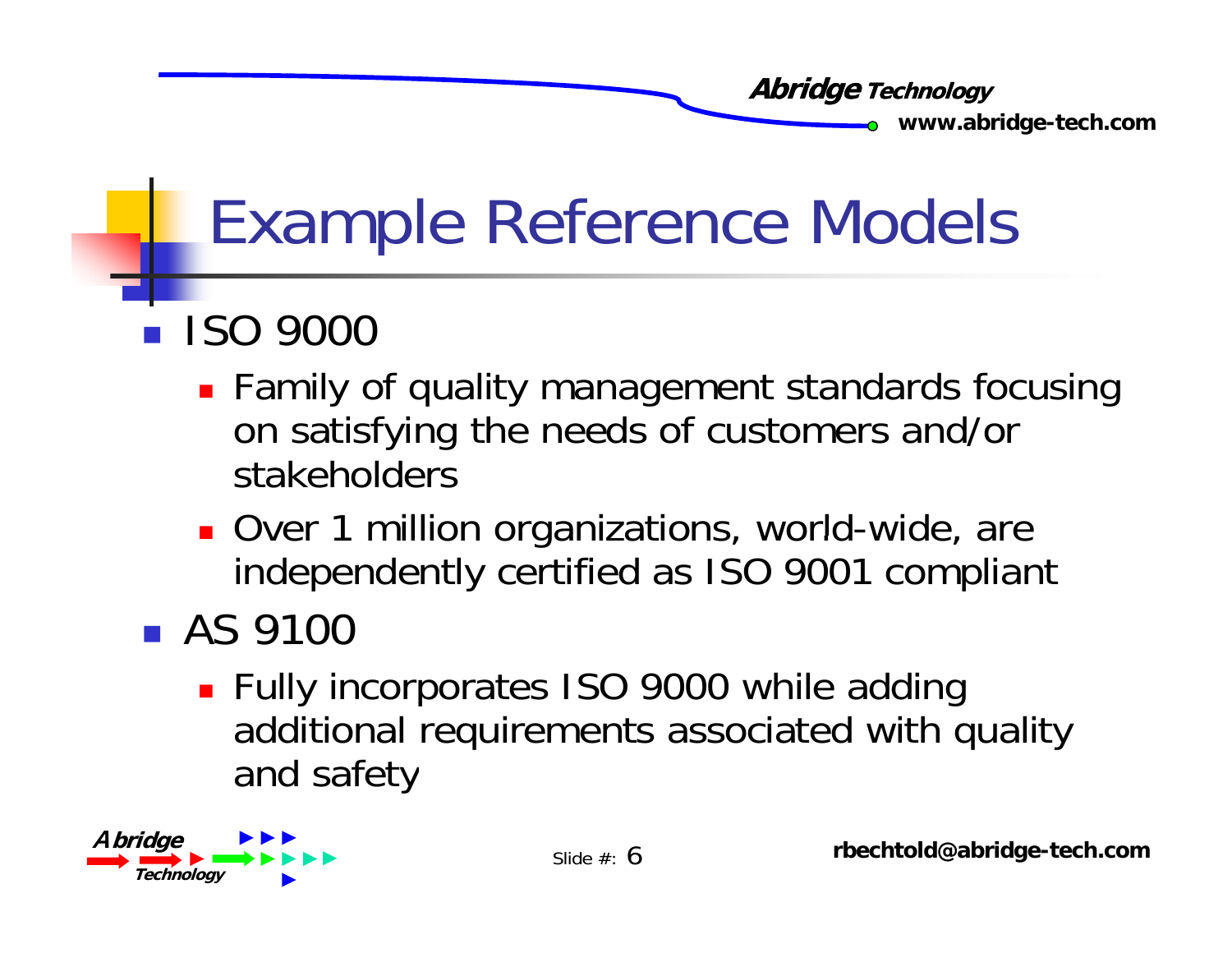- ITIL
	- **Refinition Technology Infrastructure Library**
	- **Focuses on IT services and provides** descriptions of IT-related best practices
- CMMI-ACQ
	- **Shares 16 "core" process areas with both** CMMI-DEV and CMMI-SVC, but nevertheless is focused on acquisition-related best practices

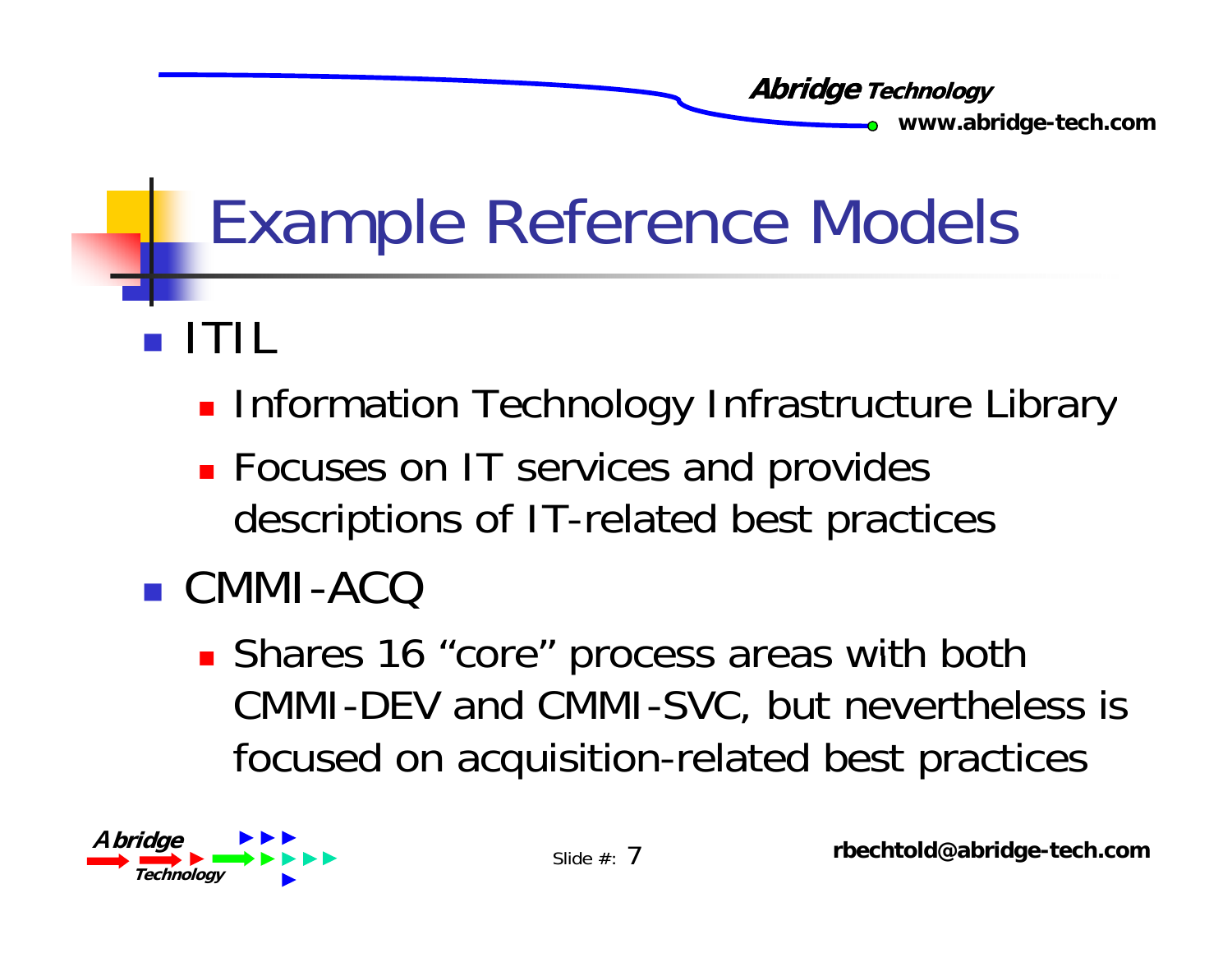- **ISO/IEC 15504** 
	- **Software Process Improvement Capability** dEtermination (SPICE)
	- **International framework for process** assessment
- **ISO 20000** 
	- **International standard for IT service** management including service delivery, relationships, control, and resolution processes

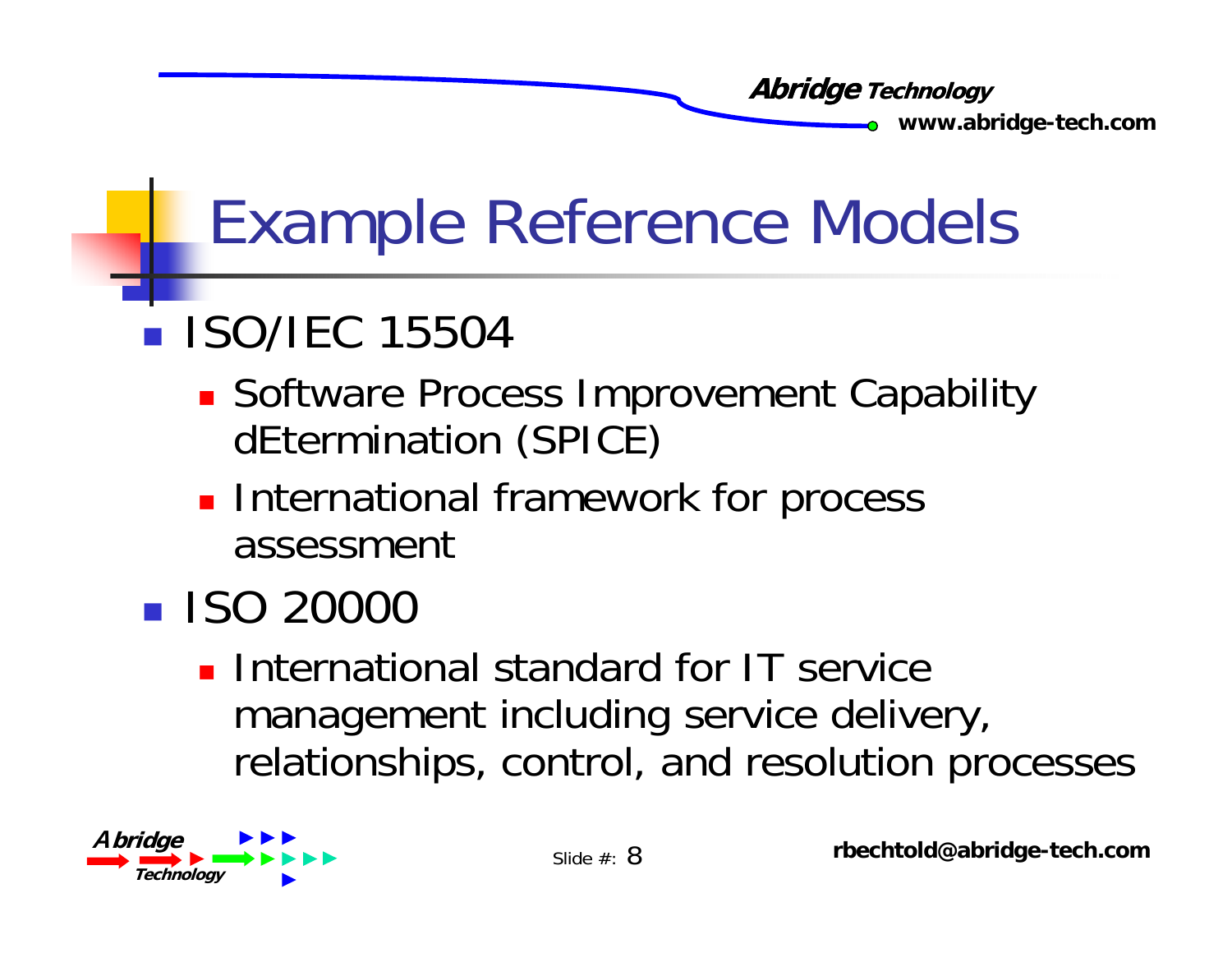- ■ Six Sigma
	- Business management strategy used in a variety of industry sectors
	- **Seeks to improve the quality of process** outputs by removing causes of defects and reducing variation
- **Malcolm Baldrige** 
	- National quality award recognizing U.S. organizations for performance excellence

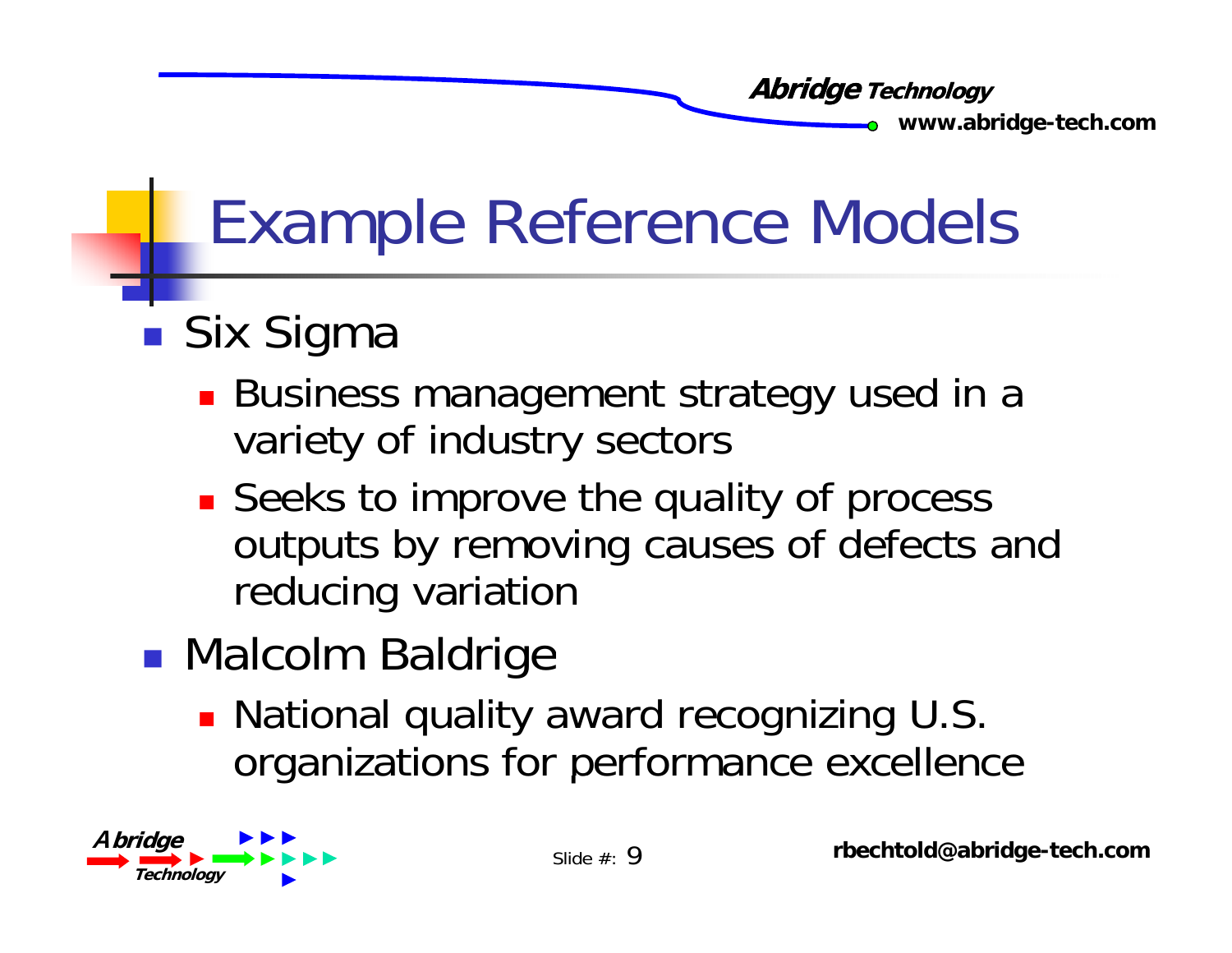#### **Abridge Technology** Multi-Model www.abridge-tech.com Compliance Challenges Inconsistent Redundancy

- Overt Model Conflicts
- **• Multi-Model Implementation Integration**

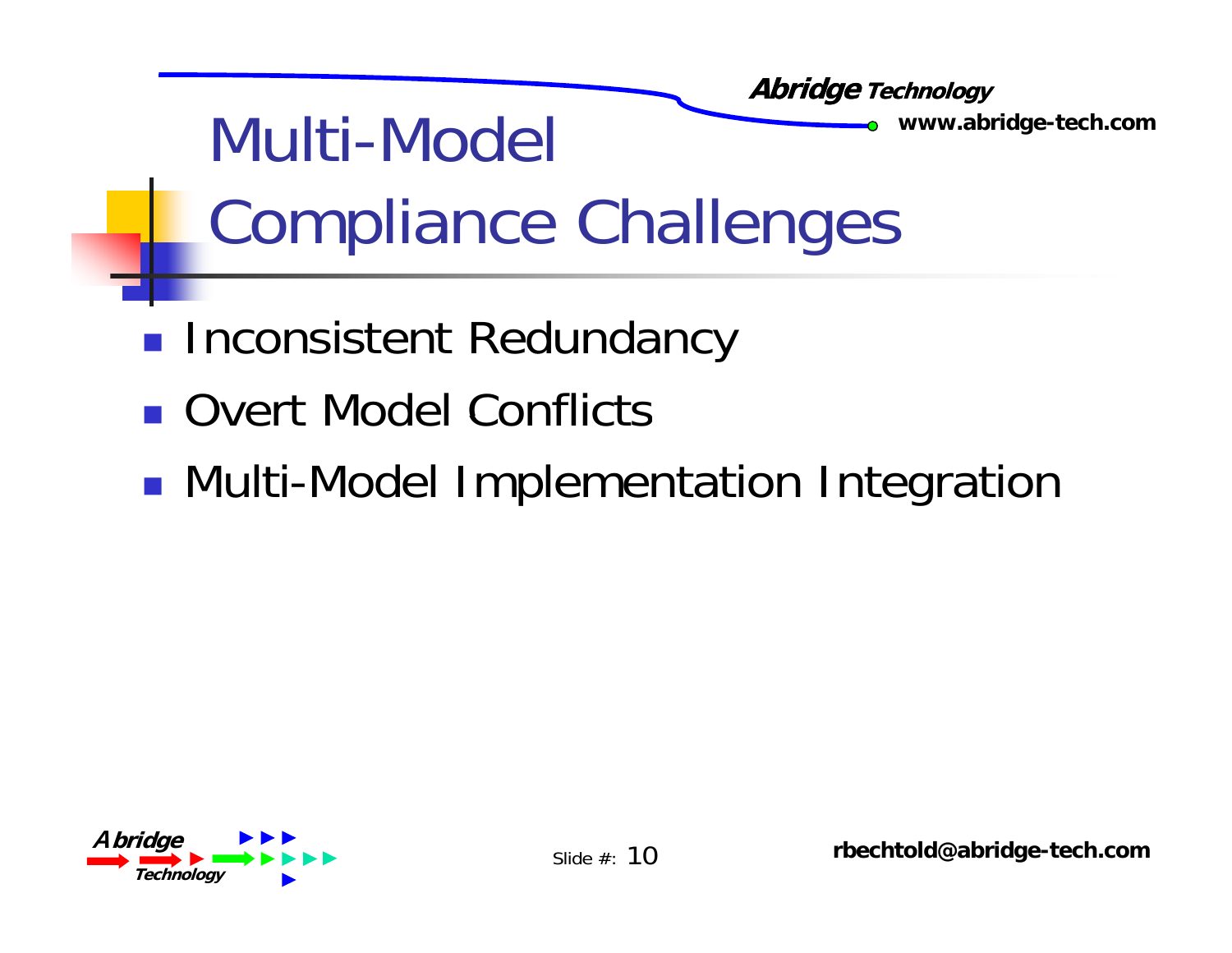### Inconsistent Redundancy

- Depending on your areas of interest, you'll normally find substantial and even extensive overlap between reference models
- **Regrettably, the overlapping areas often** contain different and sometimes surprisingly competitive perspectives

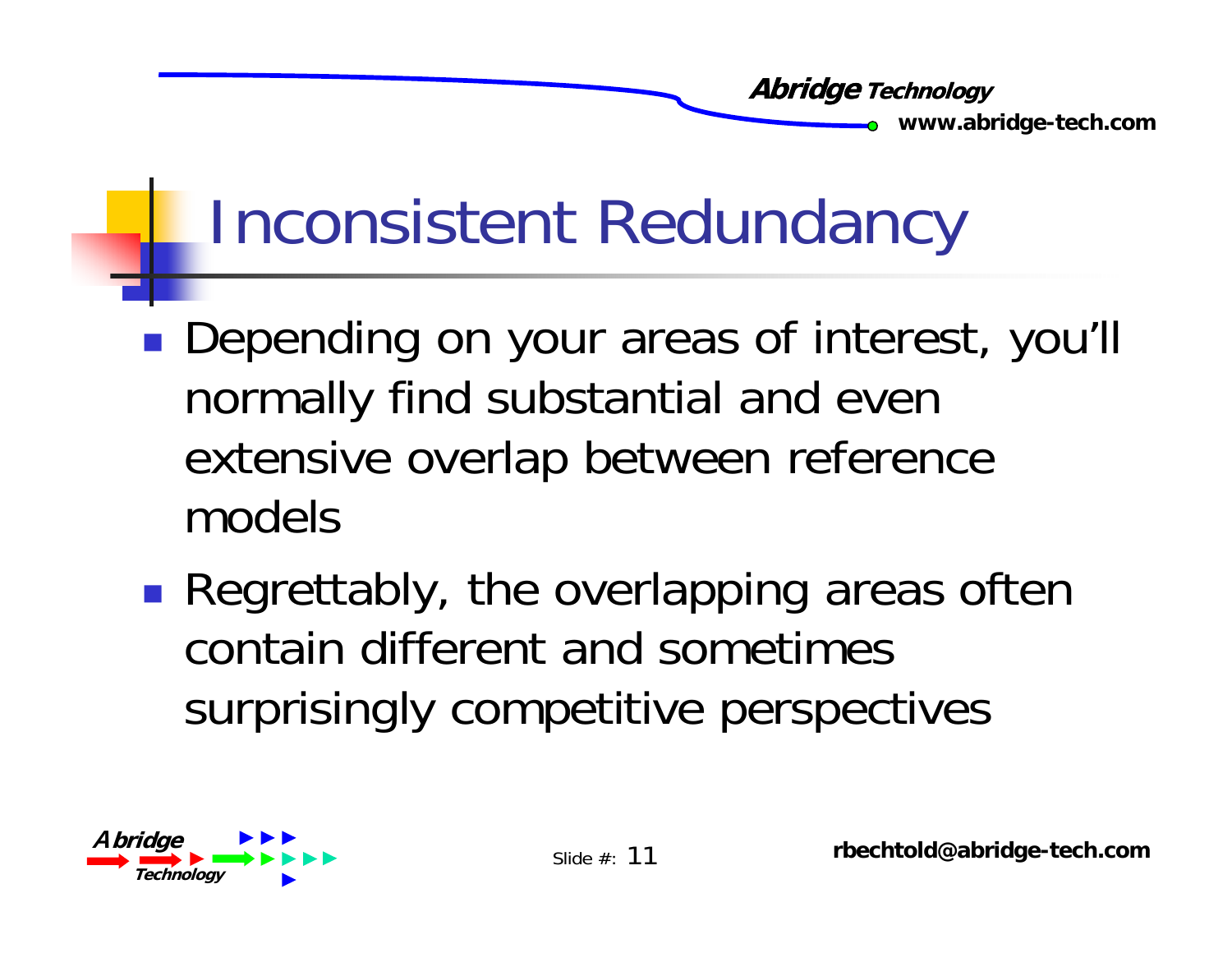## Overt Model Conflicts

- r. Different models often are developed to support significantly different objectives
	- **•** Profitability
	- Workplace safety
- r. **Hence, some reference models send you in** one direction, while others send you in virtually the opposite direction
	- **The Translation: this equates to lots of effort and little** or no progress

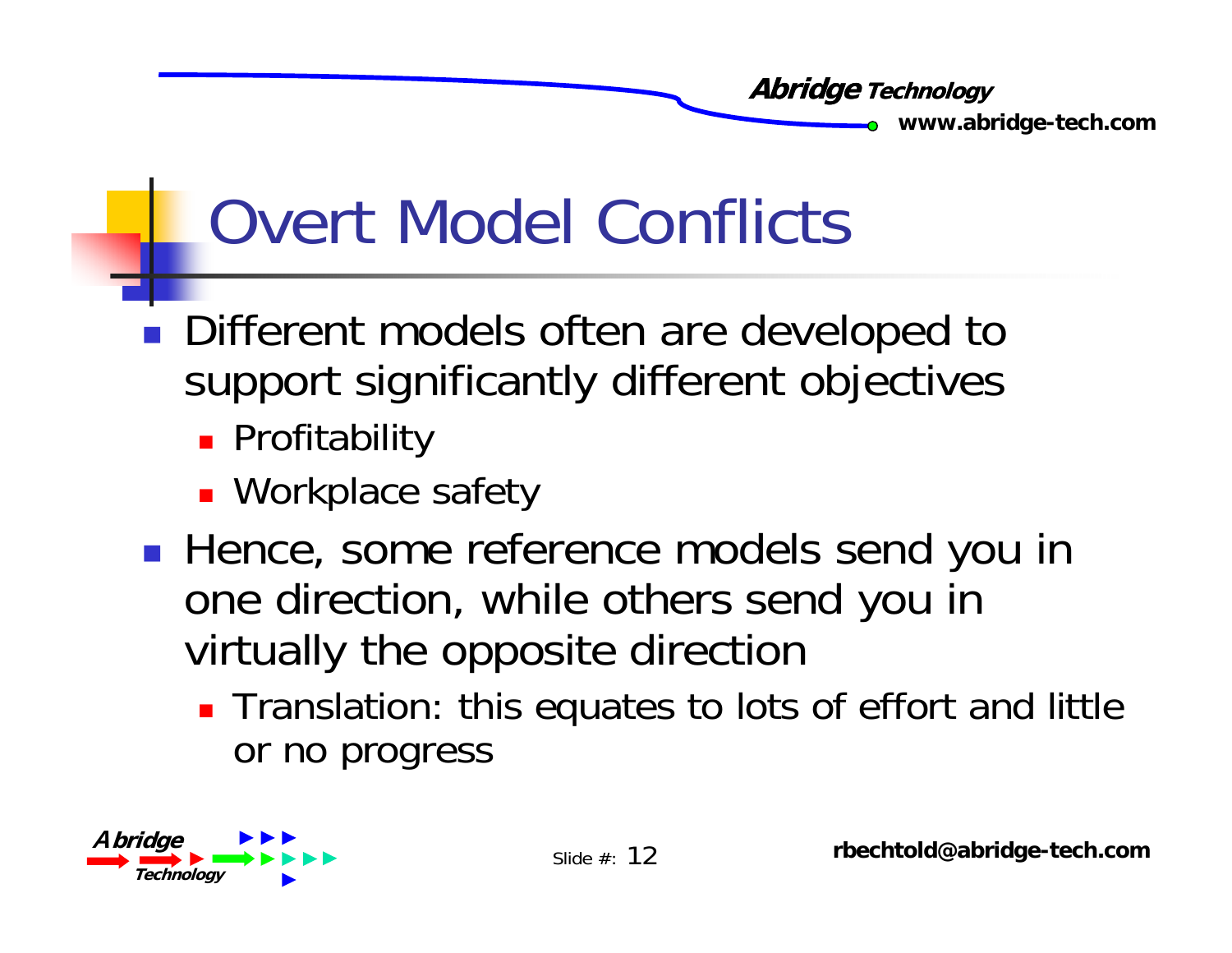#### **Abridge Technology** Multi-Model www.abridge-tech.com Implementation Integration

 Clearly the easiest solution to the multimodel problem is to select a single "best" model for implementation

#### REALLY??

**Here's the essential principle: You are**  $*$ already $*$  implementing multiple models, and you are \*already\* subject to these issues

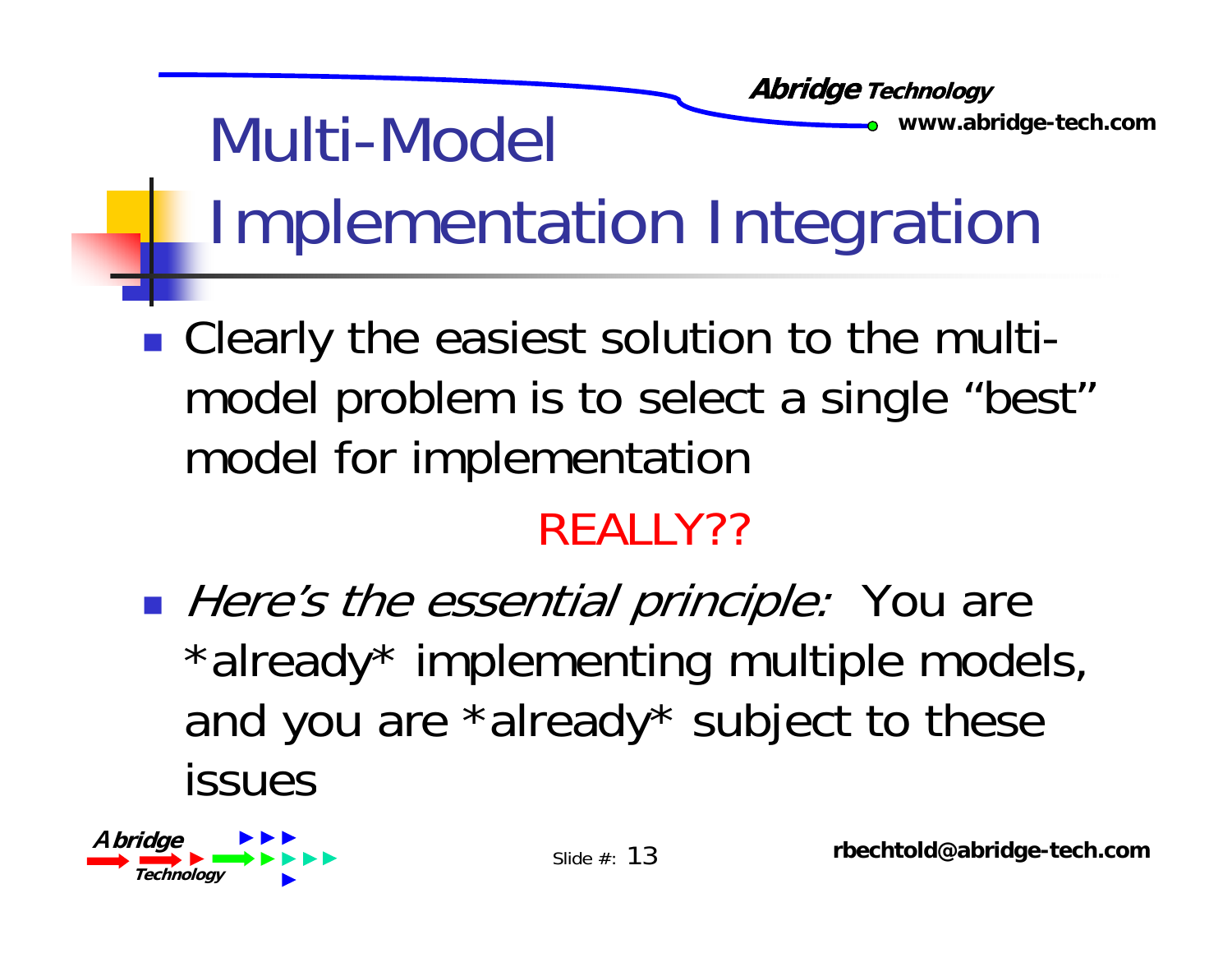#### **Abridge Technology** Multi-Model www.abridge-tech.com Implementation Integration

- r. Key question 1: Are you aware that you are already subject to the challenge of multimodel implementations?
- T. ■ Key question 2: Are you addressing this challenge:
	- П (a) intentionally
	- П  $\blacksquare$  (b) by instinct
	- m. (c) by accident
	- $\blacksquare$  (d) not at all

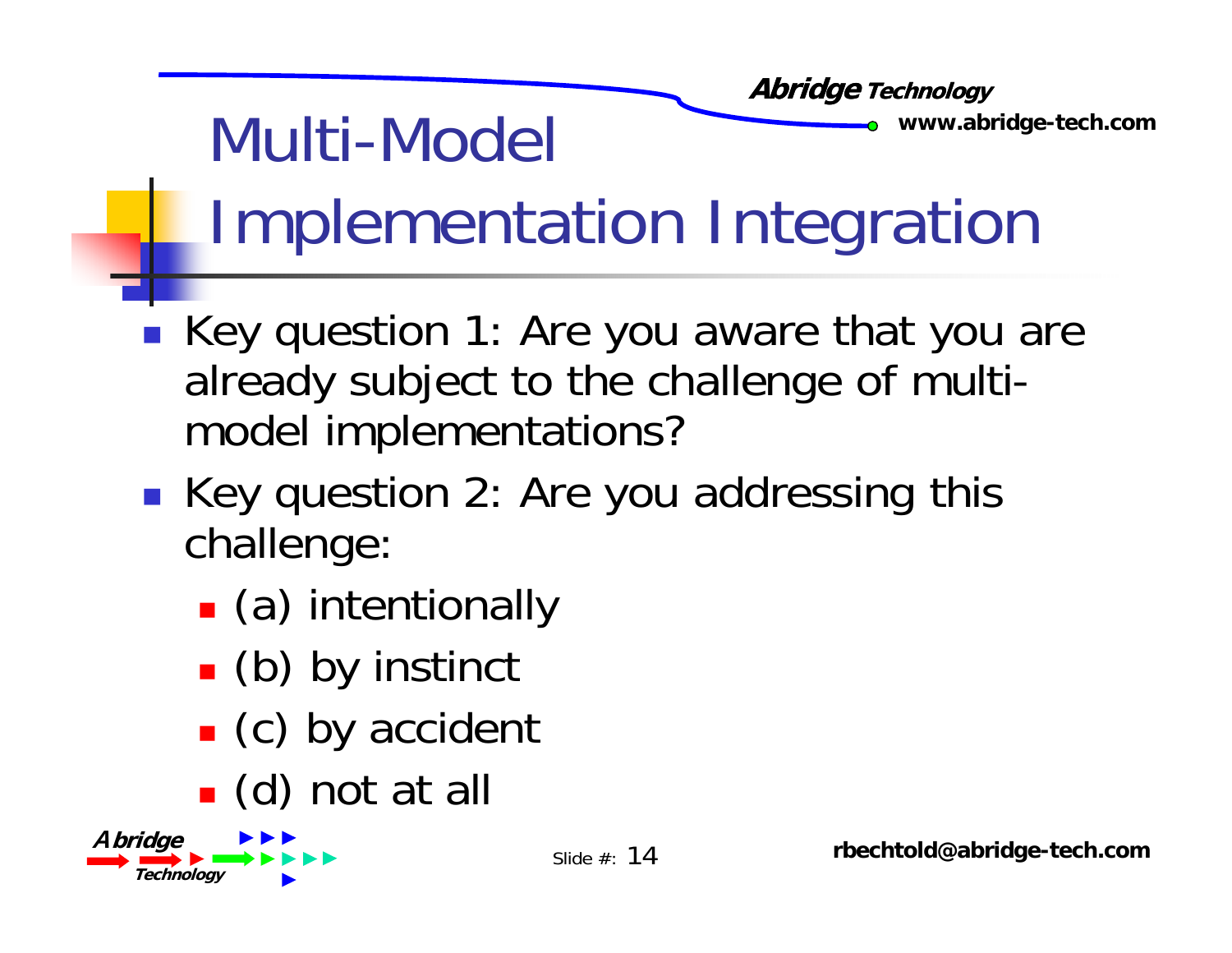**Abridge Technology** The Absolutely www.abridge-tech.com

Most Important Models

- r. ■ The two most vital models for any organization are
	- **Your Mission Model**
	- **E** Your Business Model
- r. **Both these models exist, regardless of** whether or not
	- **They are documented and visible**
	- **They are commonly understood**
	- **Anyone has any reasonably complete sense of** what these models are

 $\overrightarrow{A}$ *bridge*  $\overrightarrow{B}$   $\overrightarrow{B}$   $\overrightarrow{C}$  Slide #: **Technology**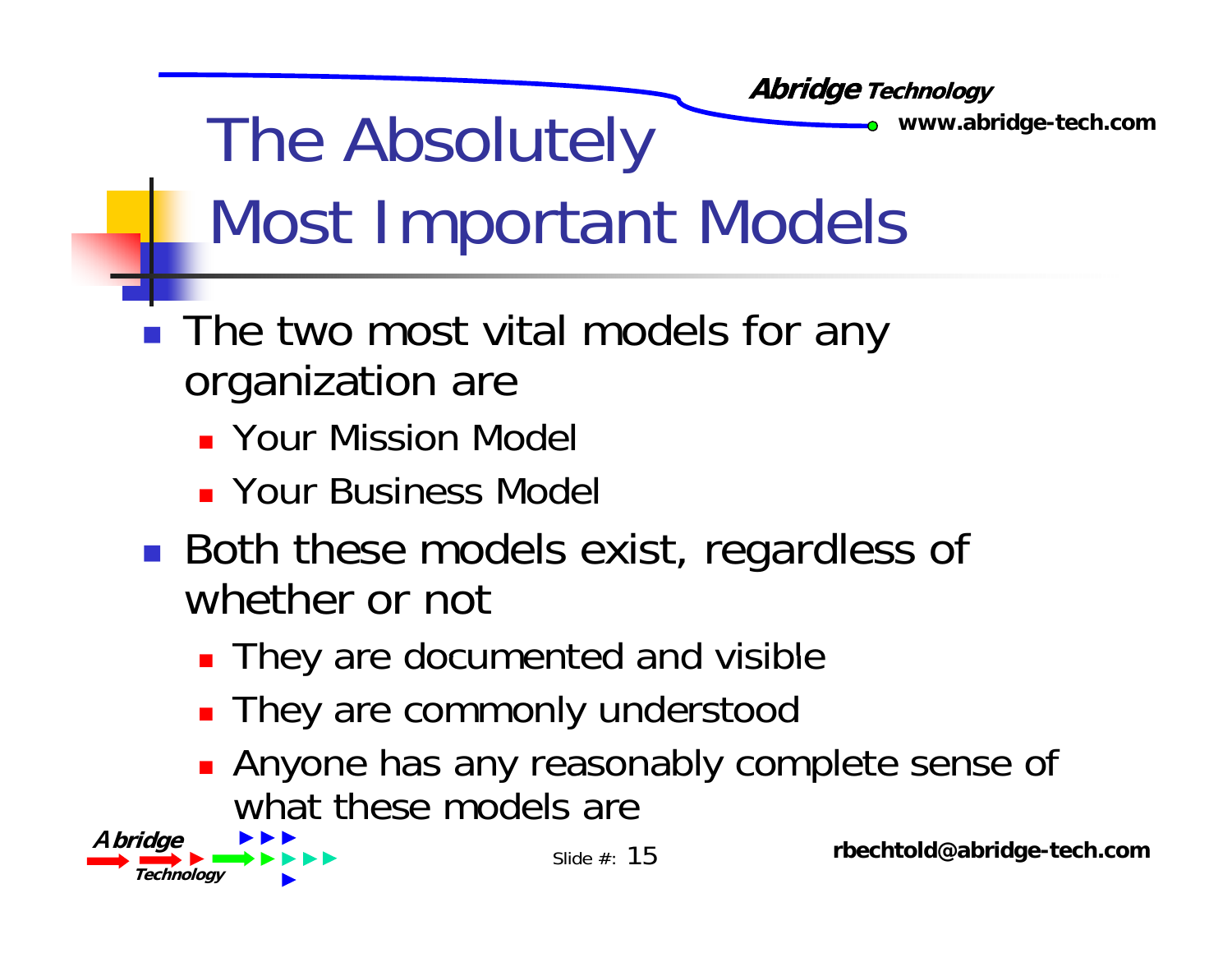

### Your Mission Model

- How do you justify your existence to customers and recipient entities?
- **Nhat is "benefit received" from their** perspectives?
- ■ How do you deliver value sustainably?

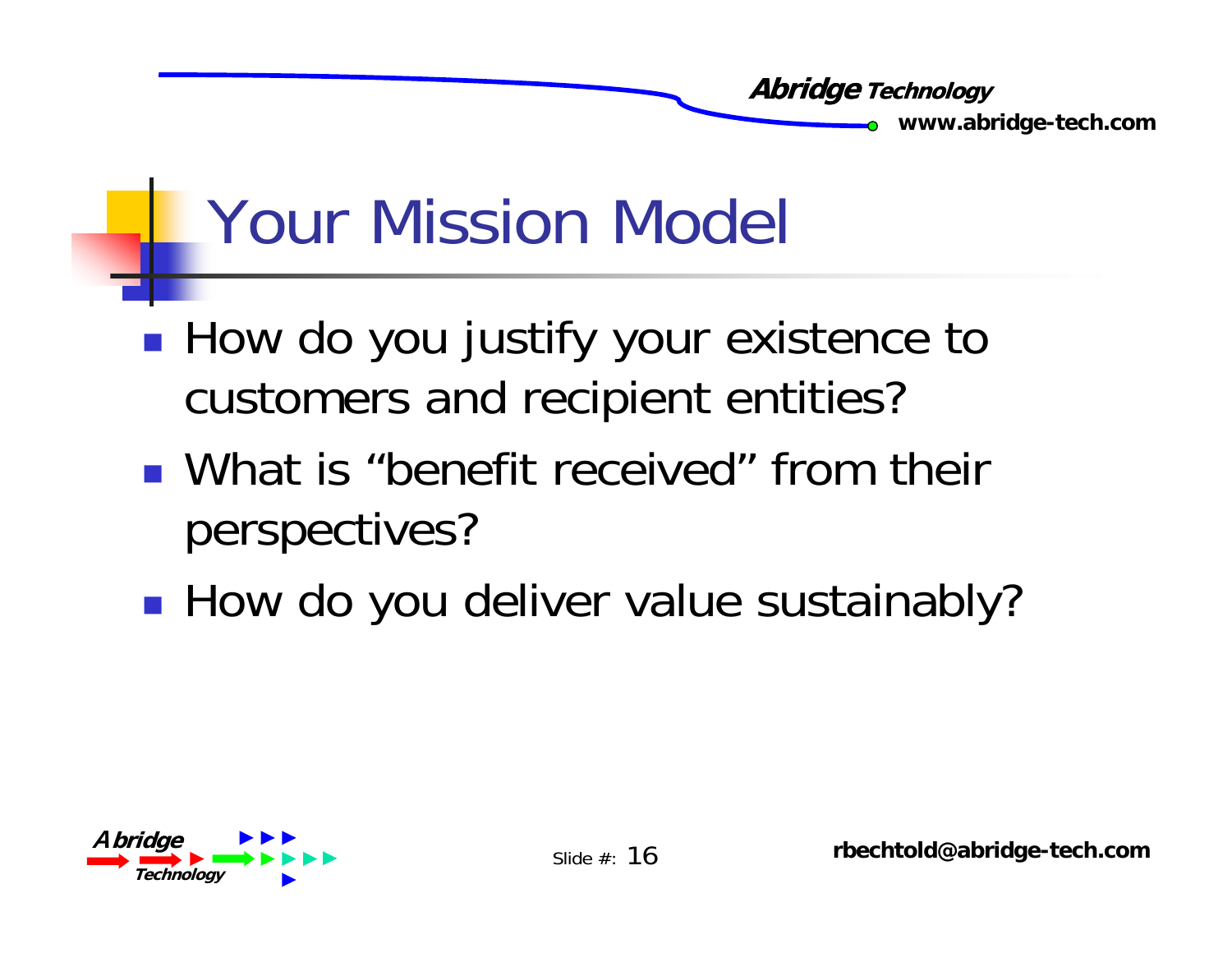### Your Business Model

- How do you justify your existence to your sponsoring, management, and oversight entities?
- **Nhat is "benefit received" from their Prometally** perspectives?
- ■ How do you demonstrate return on investment sustainably?

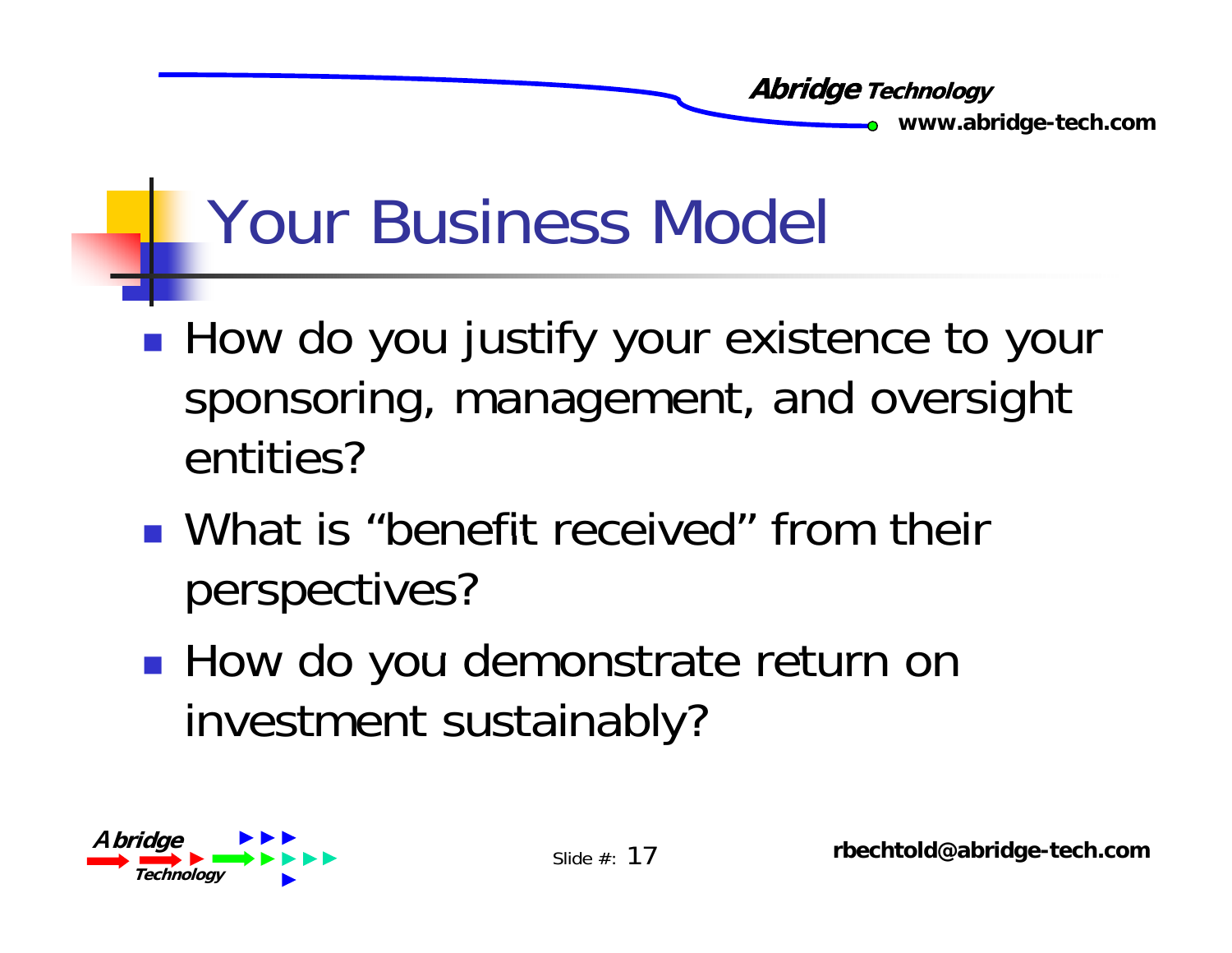

#### Models and Rules

- r. **Compliance, performance, quality, and other** reference models typically convey rules and related guidance
	- **Inclusive elements things that need to exist or** actions to be performed
	- Exclusive elements things that need to be eliminated or actions to be avoided
- T. ■ Additionally, the above elements often are communicated at different levels of importance

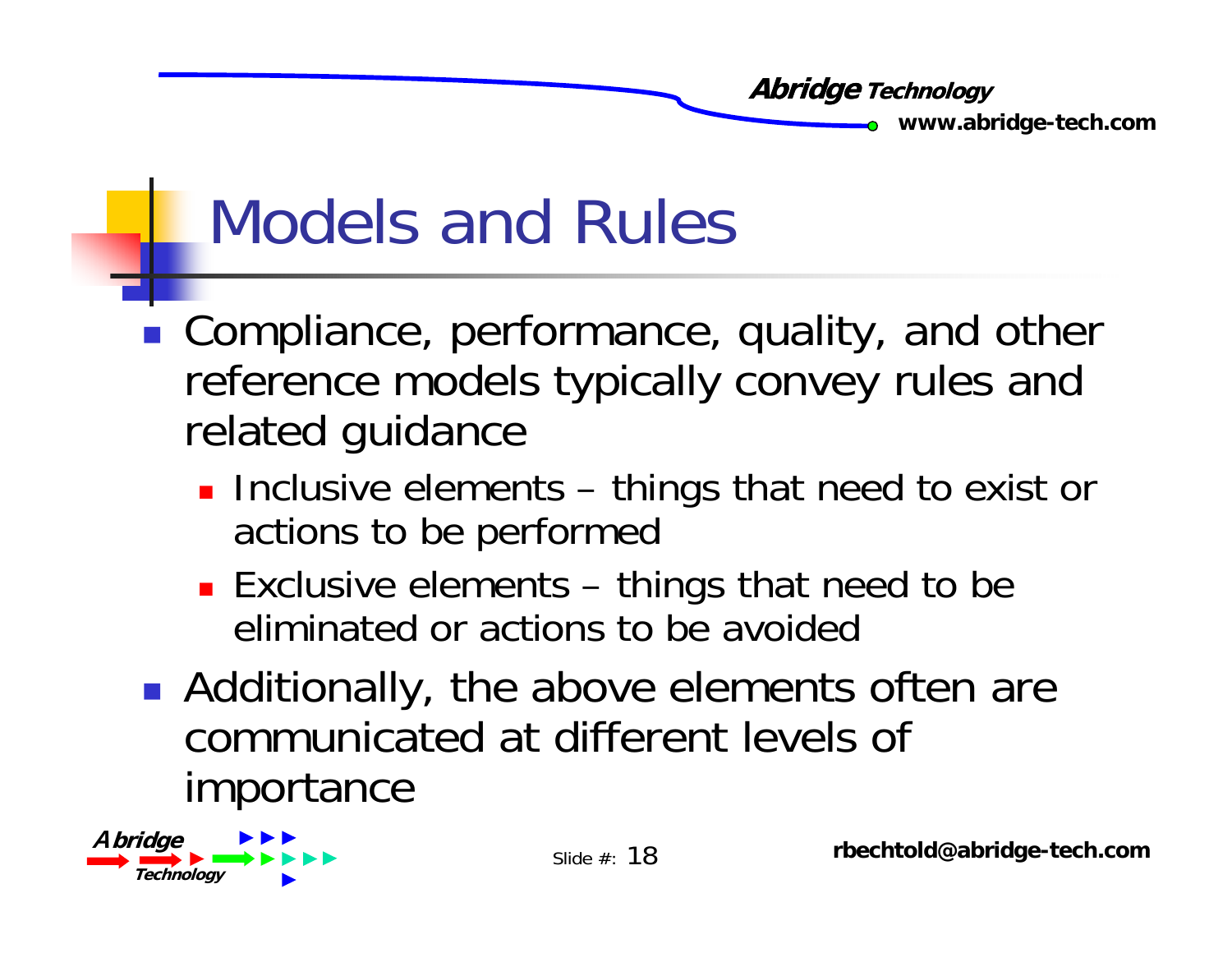

#### Models and Rules

- $\mathbb{R}^3$  Nearly all models can be interpreted (and simplified) in terms of
	- **Required Elements (inclusive, high)**
	- Recommended Elements (inclusive, medium)
	- **Buggested Elements (inclusive, low)**
	- **Qptional Elements (exclusive, low) a**
	- **Restricted Elements (exclusive, medium)**
	- **Prohibited Elements (exclusive, high)**

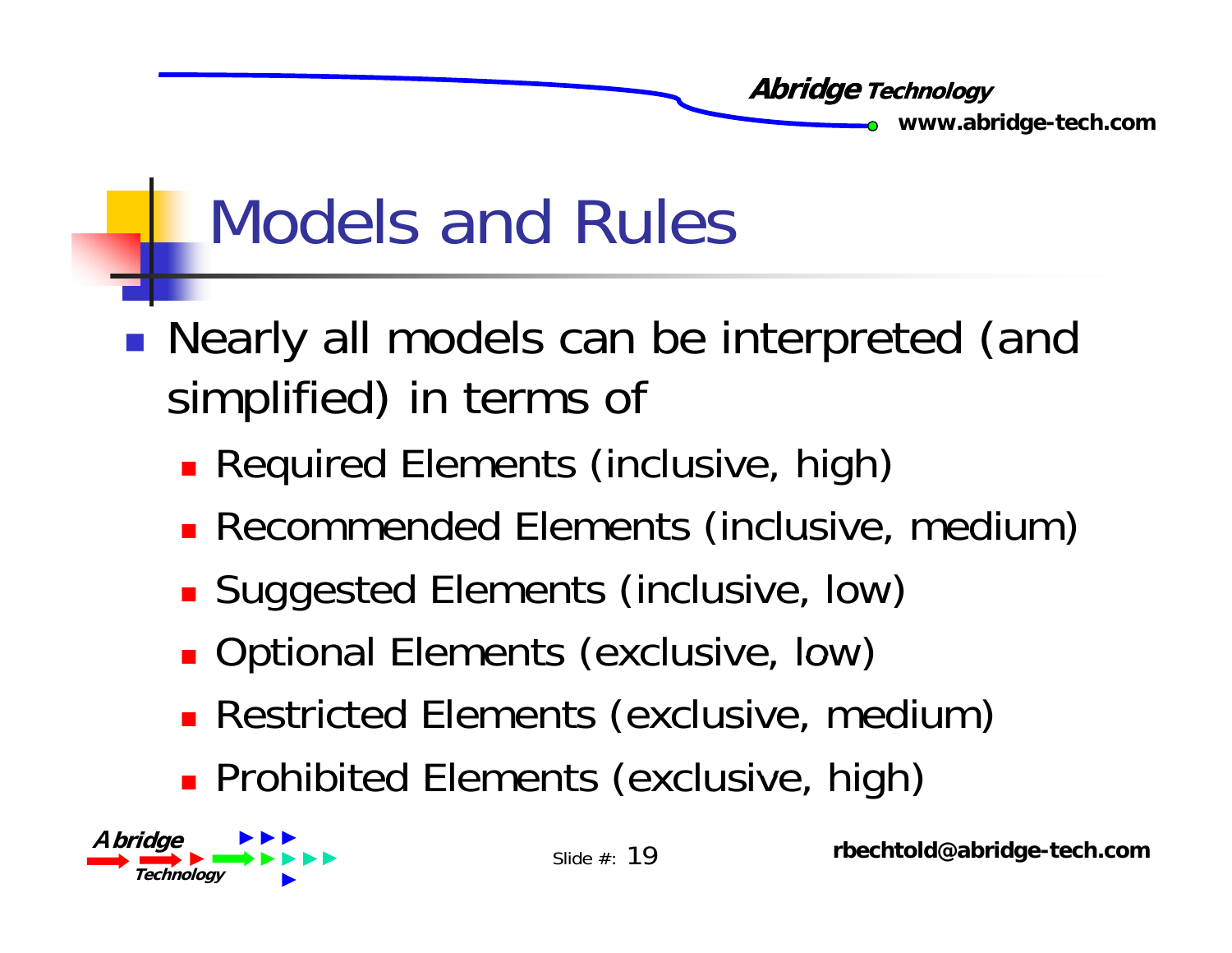

### Required Elements

- Required elements within a model are elements that must be satisfied in order to assert capability and/or compliance
- **There are no exemptions or waivers from** required elements
- **However, required elements may or may** not be applicable depending on organizational context or circumstances organizational context circumstances

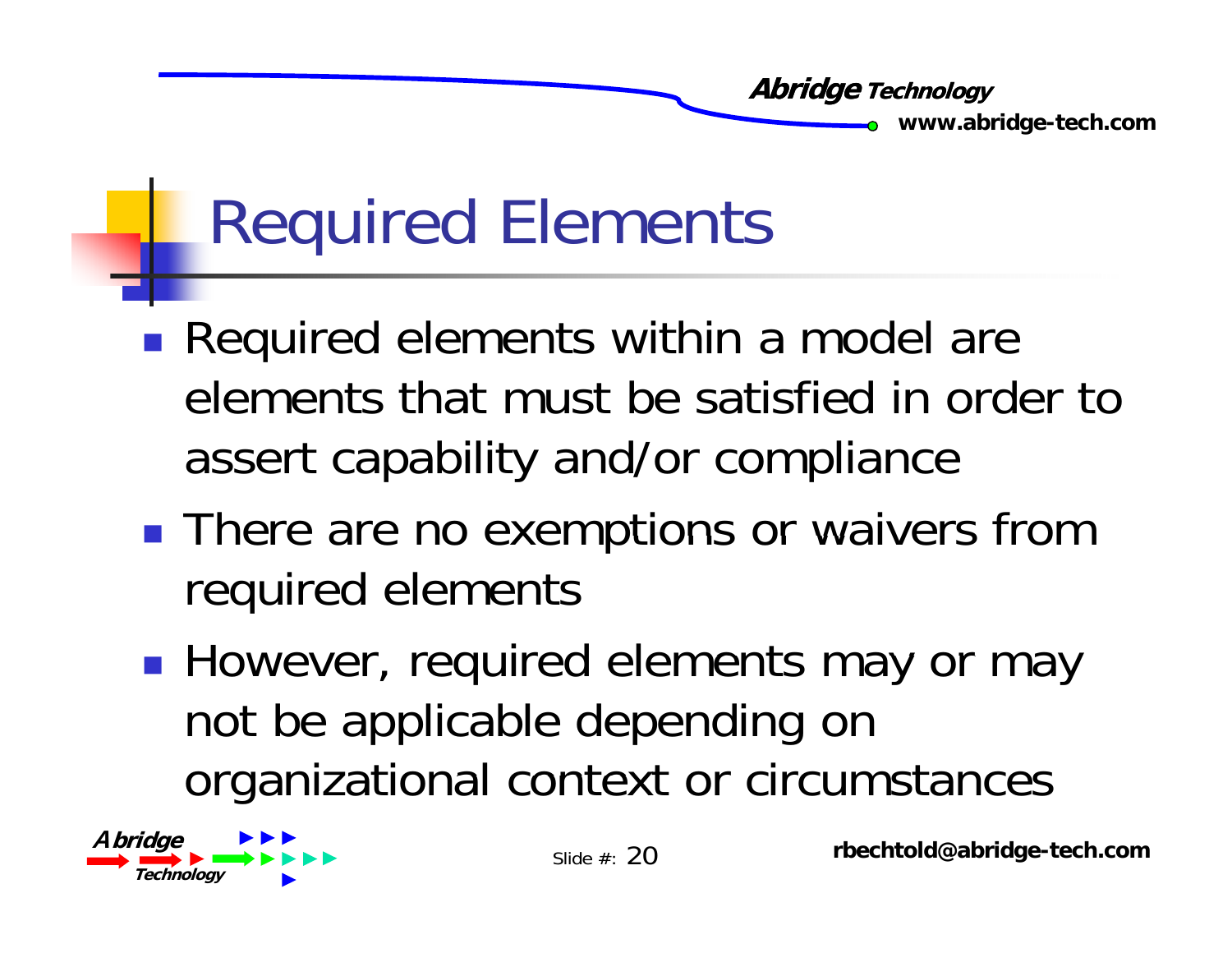#### Recommended Elements

- r. Recommended elements of a model are elements that are normally expected to be done, but are not required
- **EXCONSTARGE COMMENDED EXAMPLE 10 FOR CONSTANT CONSTANT** to required elements, but you can ask for permission to obtain a waiver or exemption
- Recommended elements are known or predicted to be useful to most organizations in most contexts

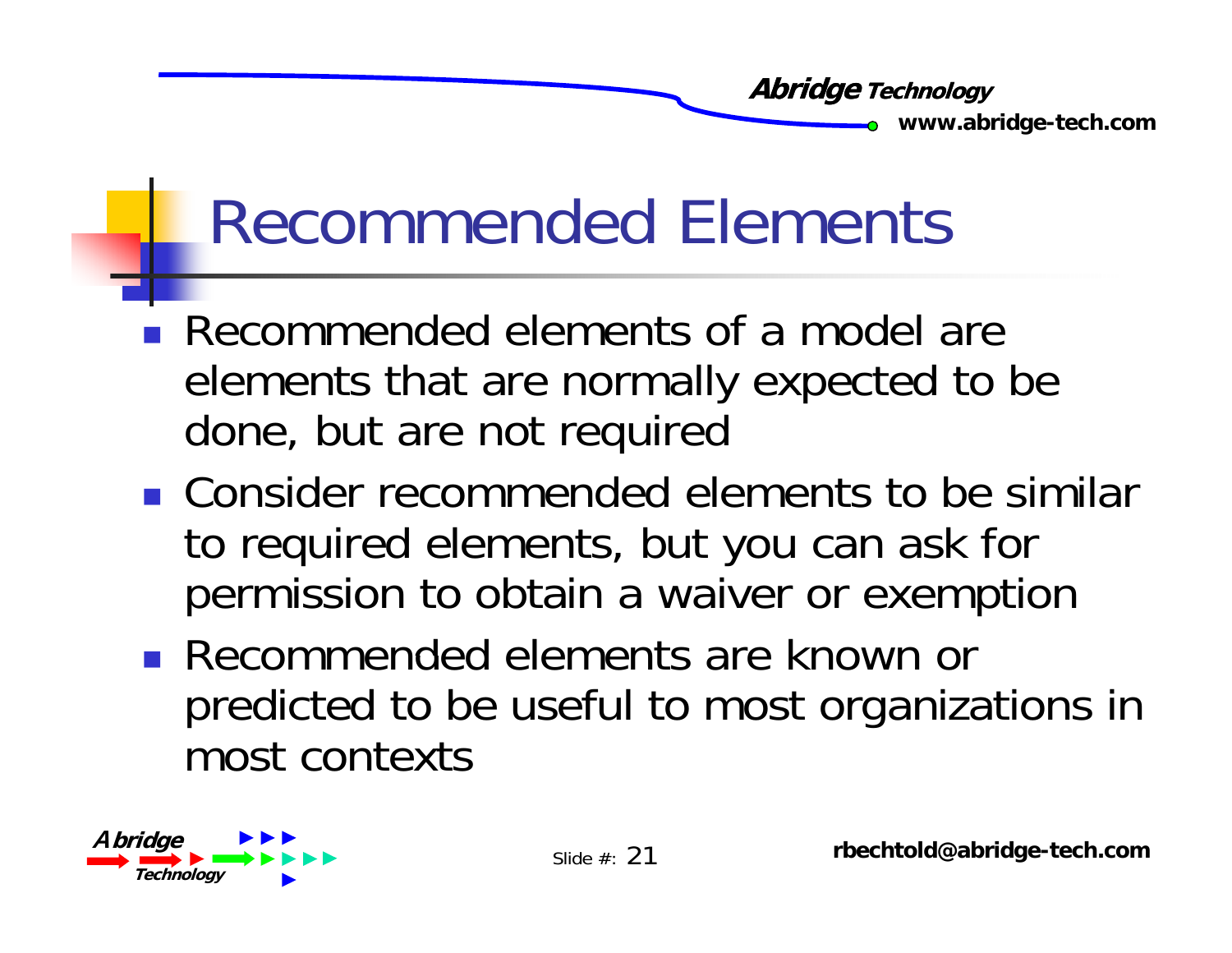

# Suggested Elements

- Suggested elements in a model are elements that are normally done, but the choice is yours
- **Nou decide whether or not suggested** elements will yield value under your circumstances and within your context
- **There is no need to obtain waivers or** exemptions related to suggested elements

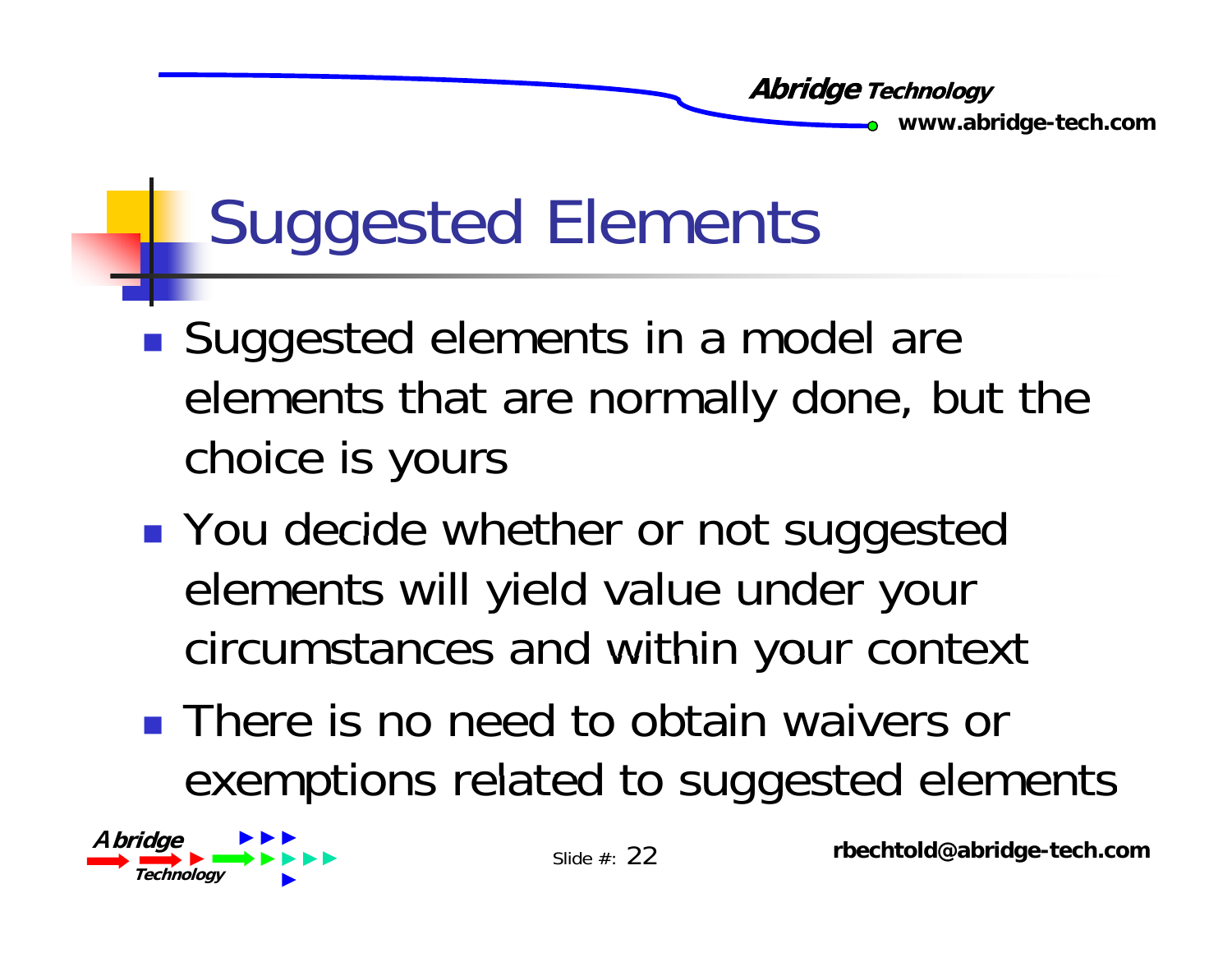

### Optional Elements

- r. Optional elements in a model are elements that are normally \*not\* done, but the choice is yours
- **Nou decide whether or not optional elements** might introduce risks under your circumstances and within your context
- **There is no need to obtain waivers or** exemptions related to performing or allowing optional elements p

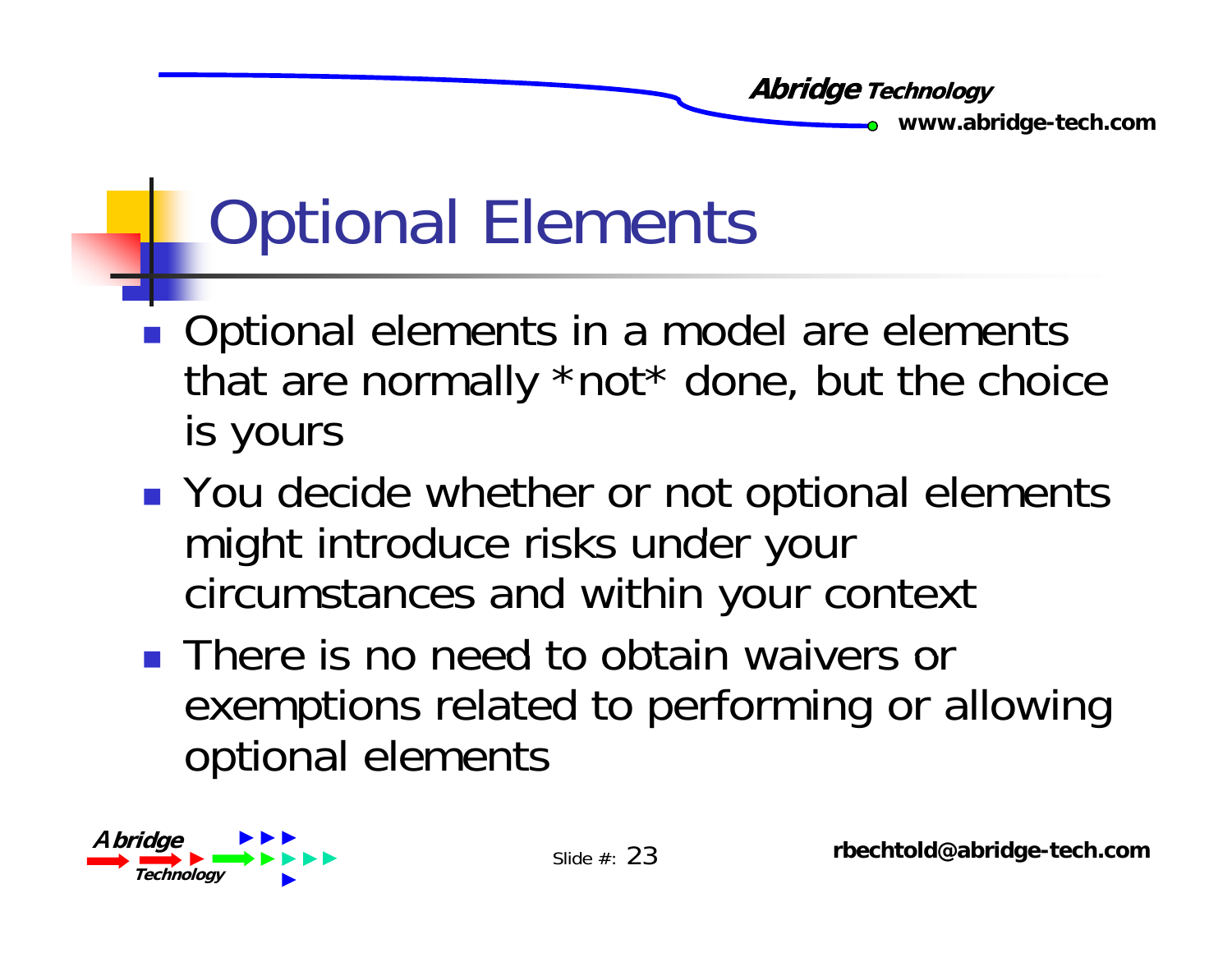#### Restricted Elements

- T. Restricted elements of a model are elements that are normally \*not\* done, or allowed to occur, but which are not prohibited
- **EXCONSTANGER CONSTANGER CONSTANGERY CONSTANGERY CONSTANGERY CONSTANGERY CONSTANGERY CONSTANGERY CONSTANGERY CONSTANGERY CONSTANGERY CONSTANGERY CONSTANGERY CONSTANGERY CONSTANDING CONSTANDING CONSTANGERY CONSTANGERY CONST** prohibited elements, but you can ask for permission to obtain a waiver or exemption from the restriction
- **Restricted elements are known or predicted to** be excessively high risk to most organizations in most contexts

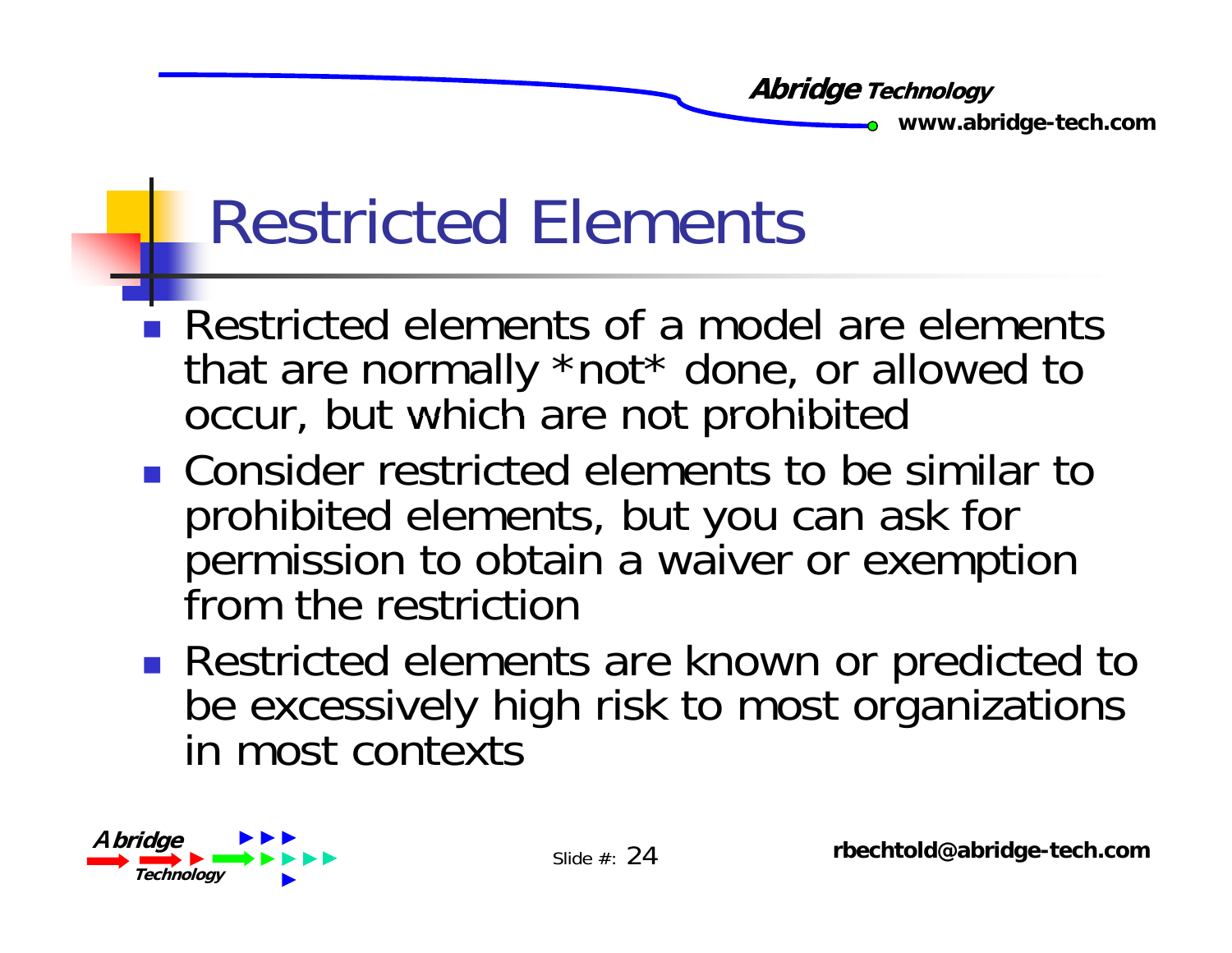### Prohibited Elements

- **Prohibited elements within a model are** elements that must be avoided or eliminated in order to assert capability and/or compliance
- **There are no exemptions or waivers that will** allow prohibited elements
- r. **However, prohibited elements may or may not** be applicable depending on context or circumstances

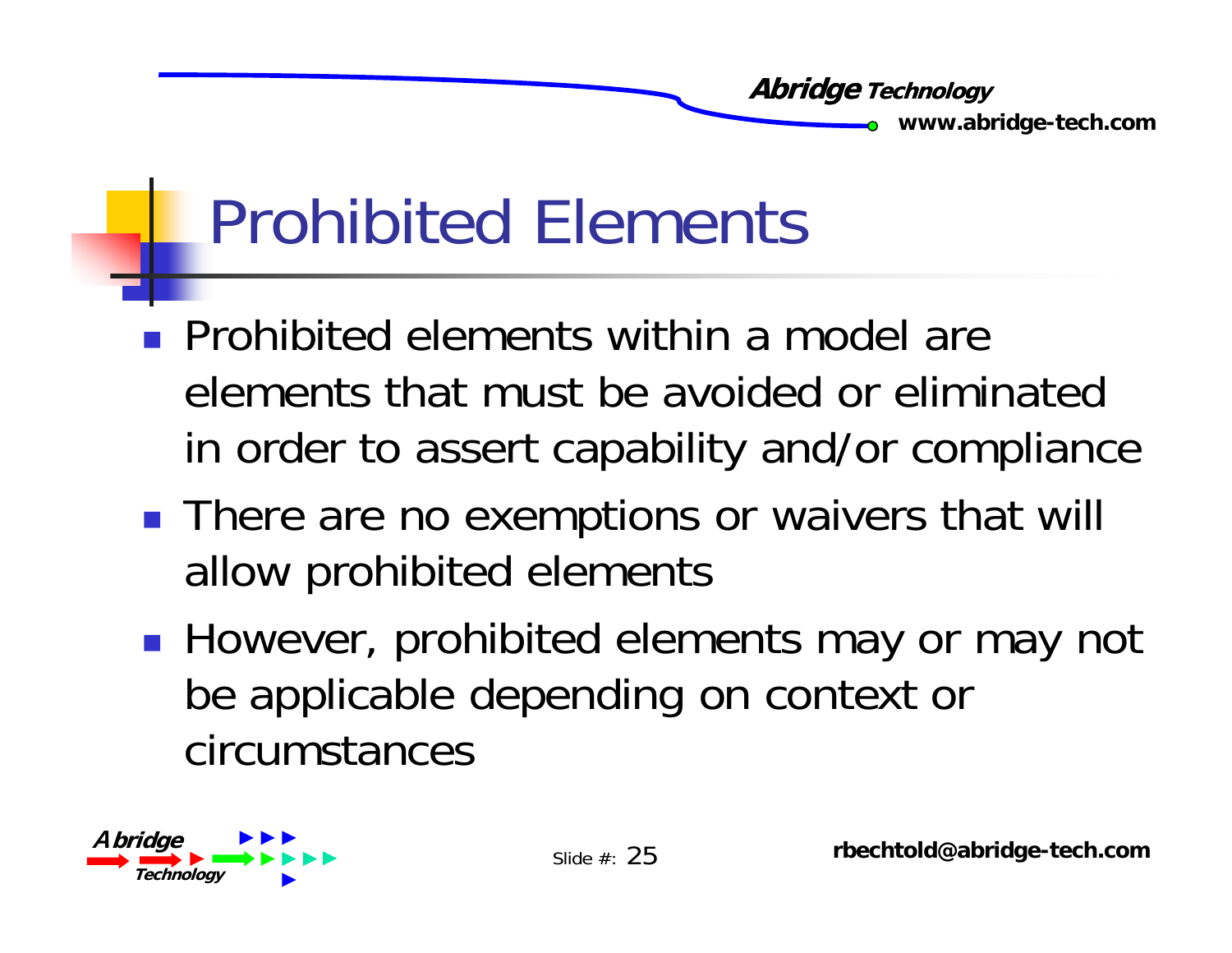- When resolving conflicts between two or more models
	- **A** required element always prevails over optional or restricted elements (waiver needed, but typically just a formality)
	- **A** prohibited element always prevails over recommended or suggested elements (again, waiver needed)

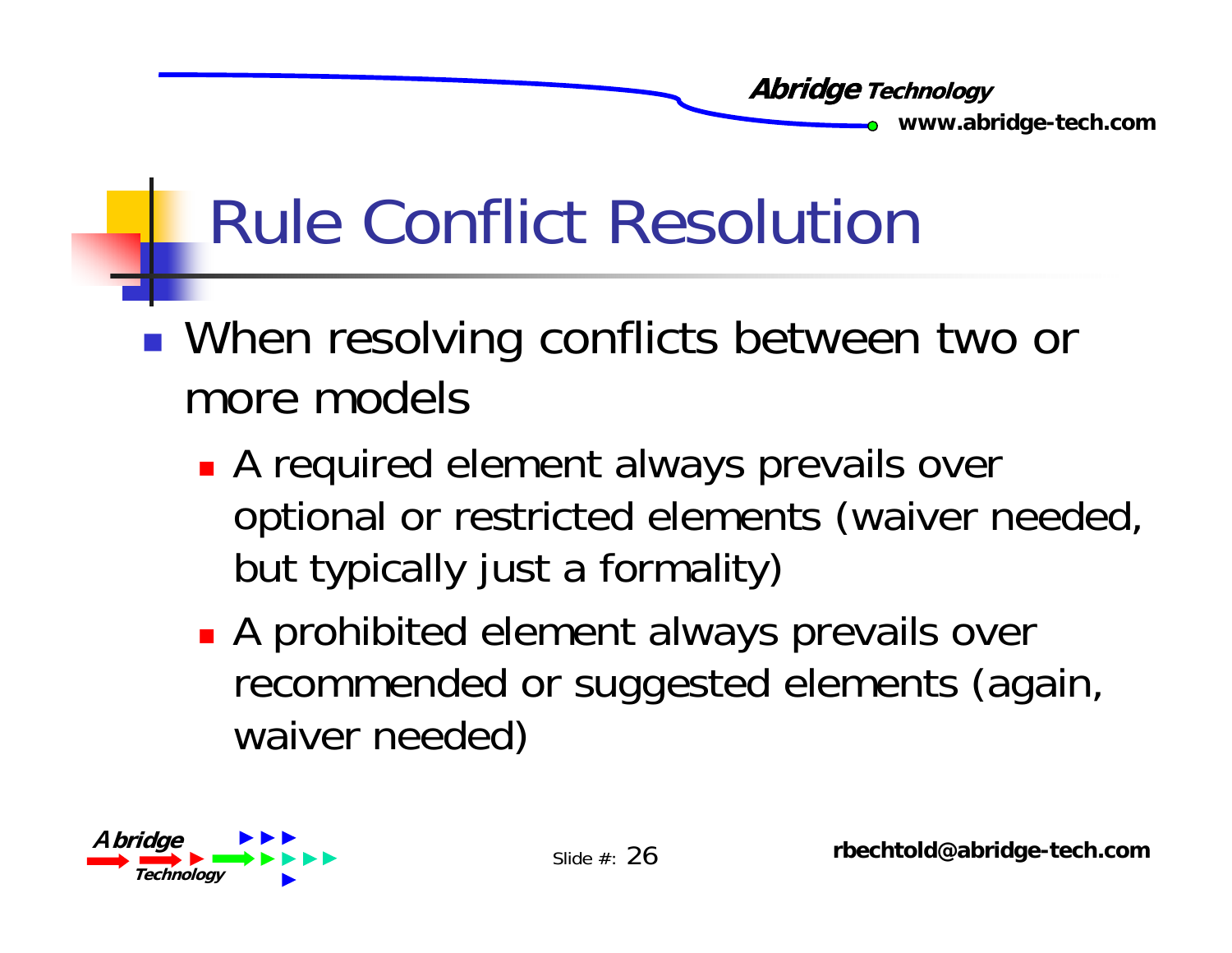- When resolving conflicts between two or more models [cont.]
	- **A** recommended element always prevails over optional elements
	- **A** restricted element always prevails over suggested elements

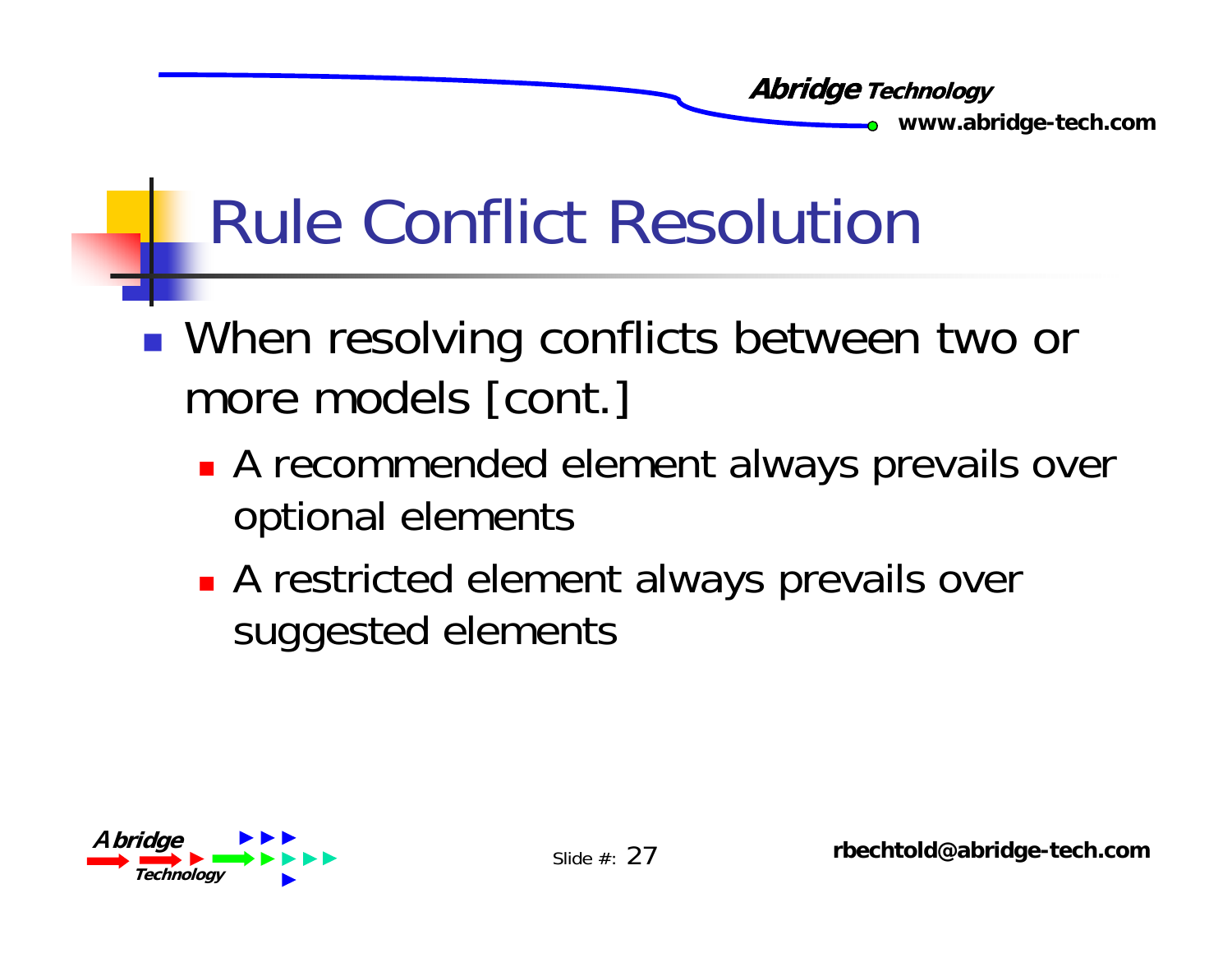- When resolving conflicts between two or more models
	- **. Conflict resolutions between suggested** elements (normally done, or true) and optional elements (normally avoided, or false) are completely within your discretion: do whatever you think is best

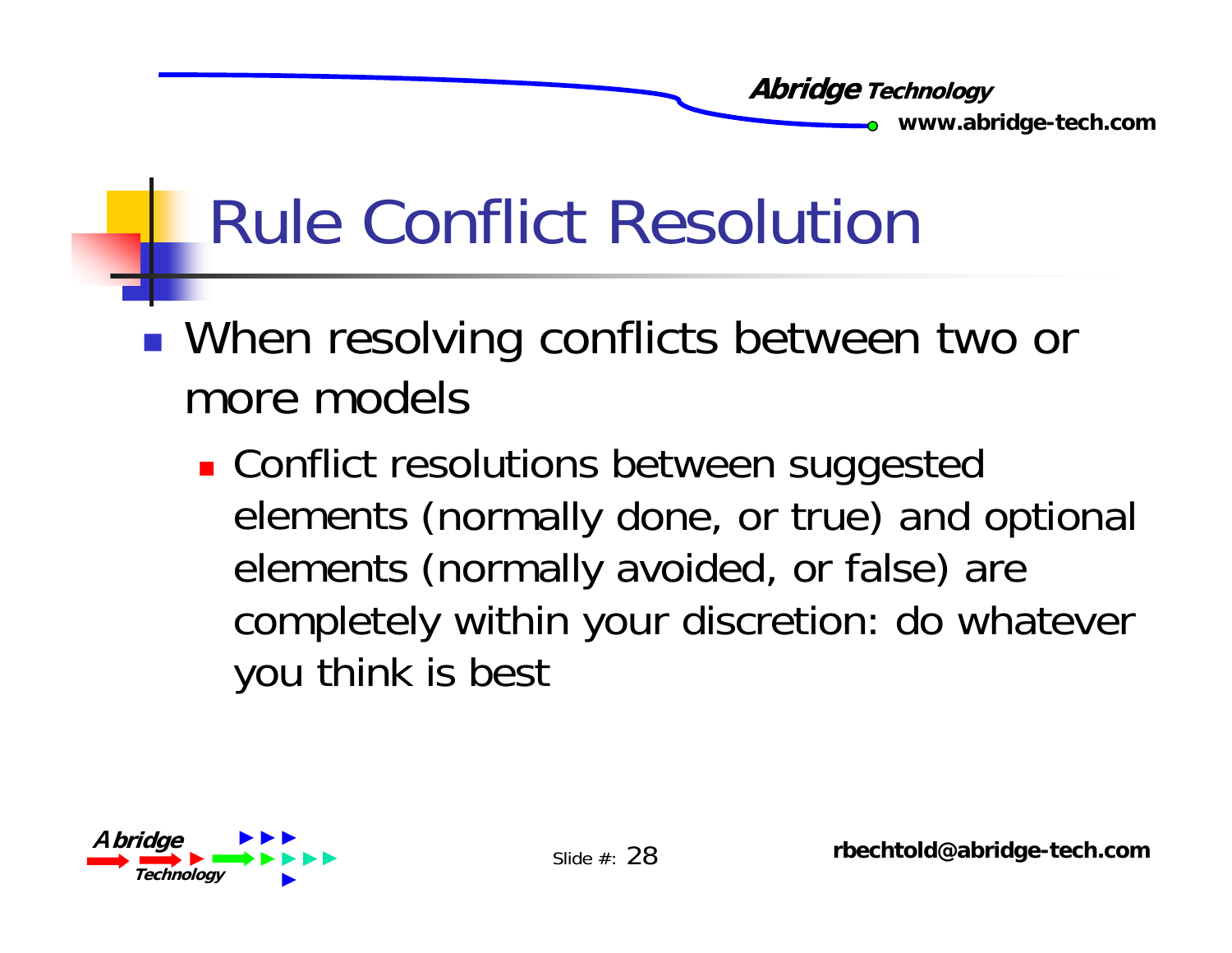- The only irreconcilable conflict is between required elements and prohibited elements
- **Service Service If this occurs, reconsider and potentially** improve
	- **E** Your mission model
	- **Your business model**

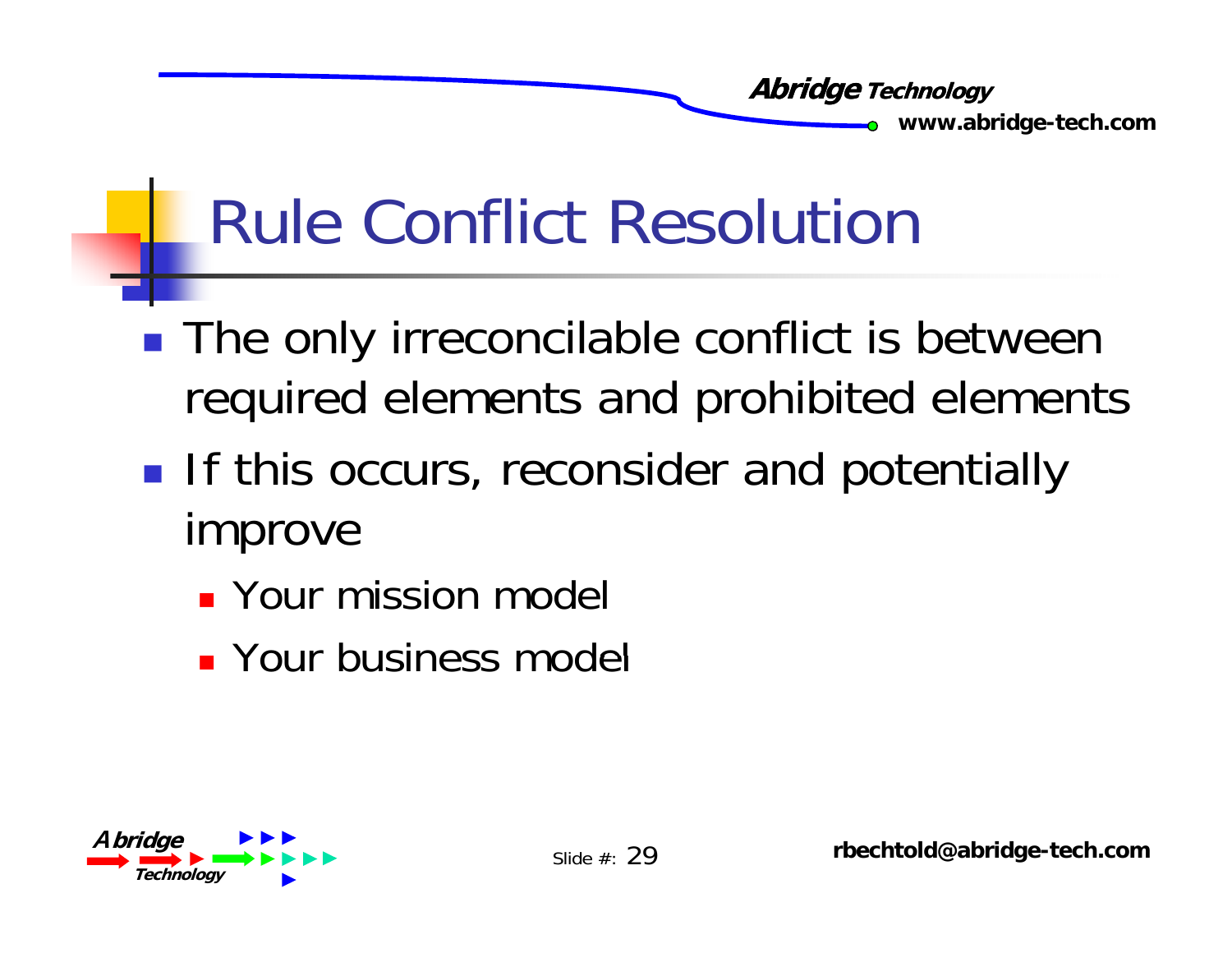- Alternatively, re-evaluate
	- **The external reference model(s)**
	- **Parther Vour interpretation of the reference model(s)**
	- **Part Your intended use of the reference model(s)**
- **IF In extreme situations, subset and rename** the conflicting model
	- "Hmmm, BLLH might work…"

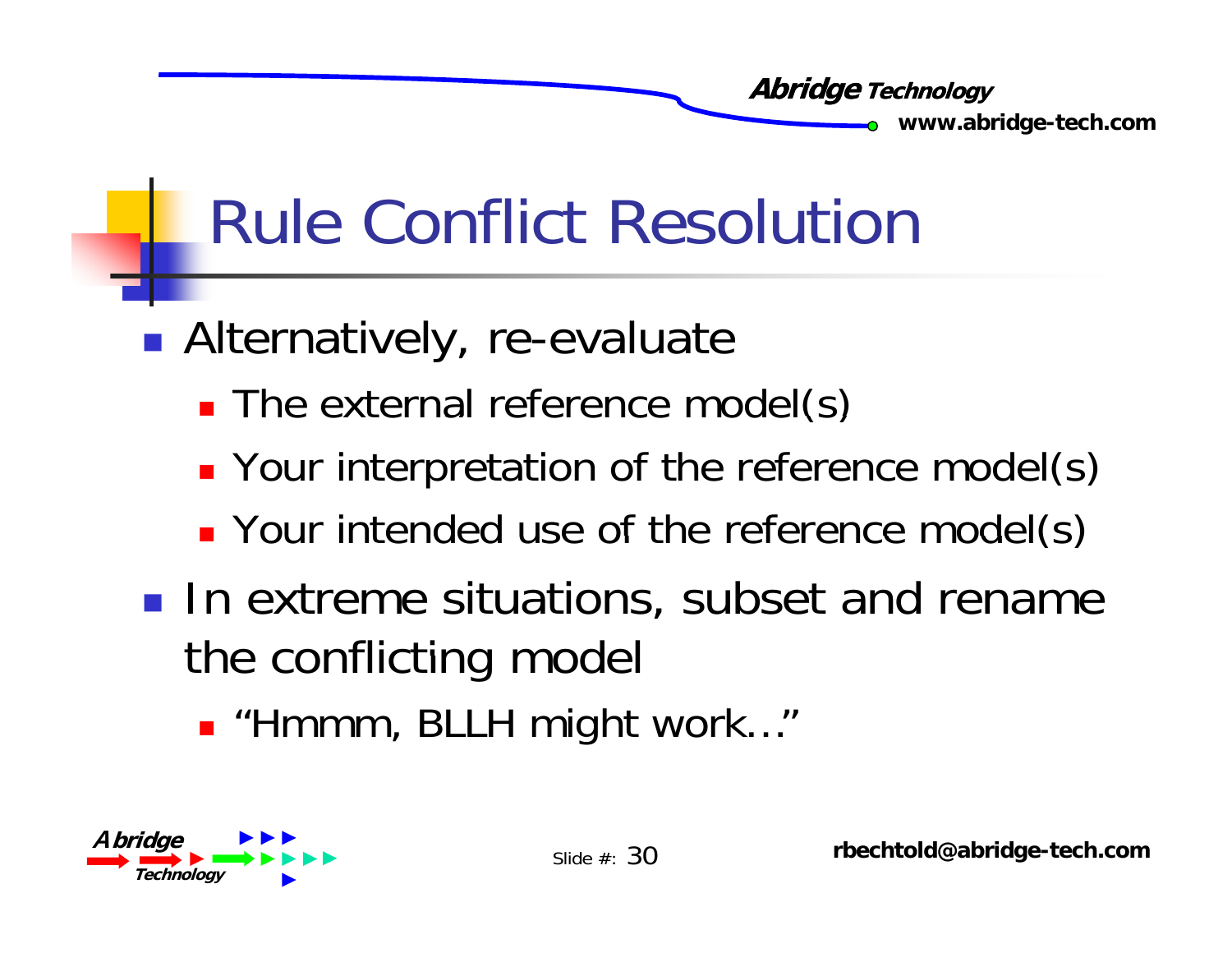#### **Abridge Technology** Seeking the **Seeking the Seeking the Seeking the Seeking Seeking the Seeking of the Seeking Seeking Seeking Seeking Seeking Seeking Seeking Seeking Seeking Seeking Seeking Seeking Seeking Seeking Seeking Seeking Seeking Se** Maximum Feasible Region

- r. **Nhen designing and implementing internal** mission and business models, minimize (but  $do * not * eliminate)$ 
	- **Required elements**
	- **Prohibited elements**
- T. **Primarily allocate guidance to suggested and** optional elements
- T. ■ Be cautious establishing rules relating to recommended and restricted elements

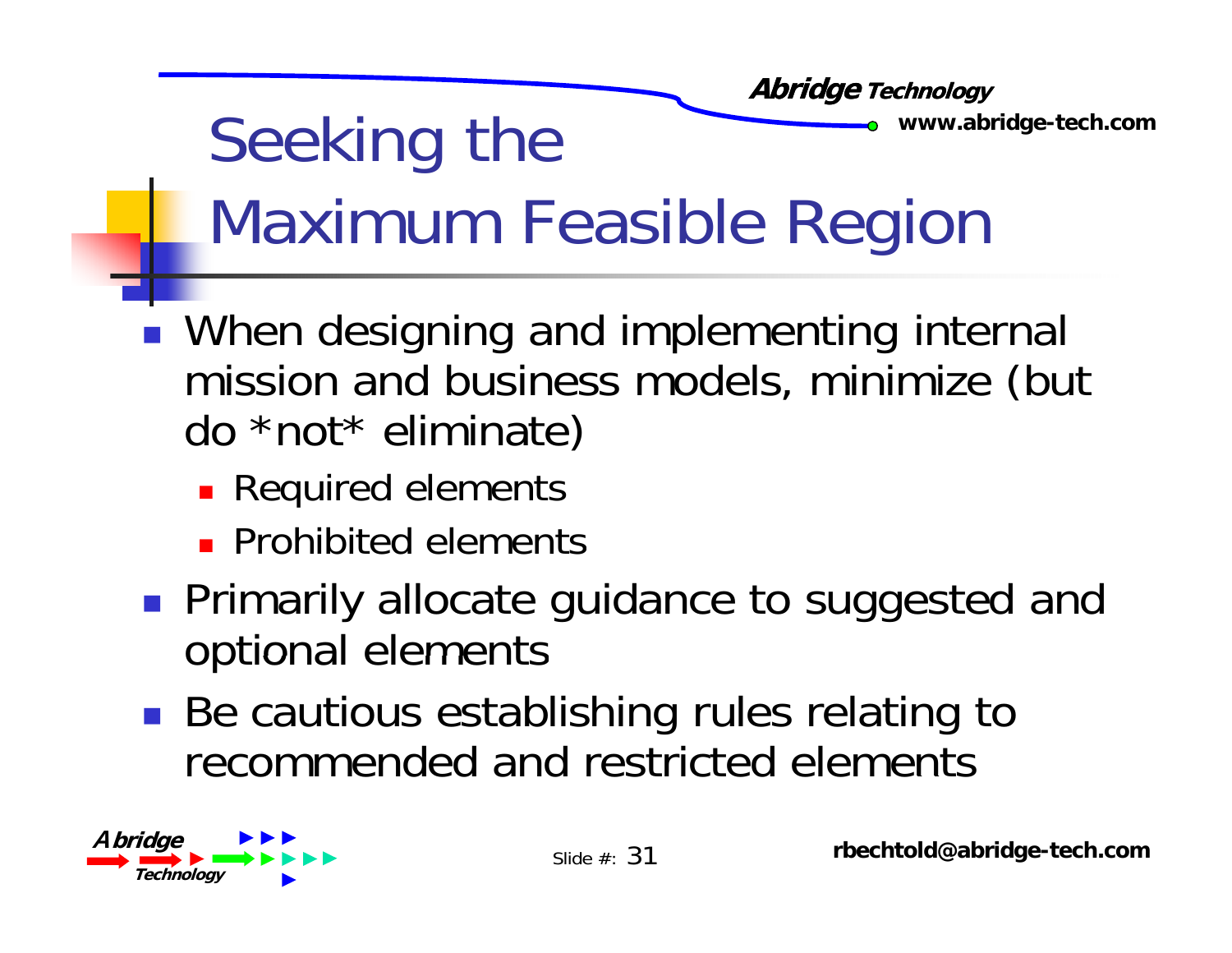

- 1.Value Maximum Freedom
- 2. Value Visibility of Internal Models
- 3.Distill Survival Priorities
- 4.R ank Order Relevant Models
- 5.Resolve Conflicts
- 6.Include the "Best" Two External Models
- 7. Value Integration

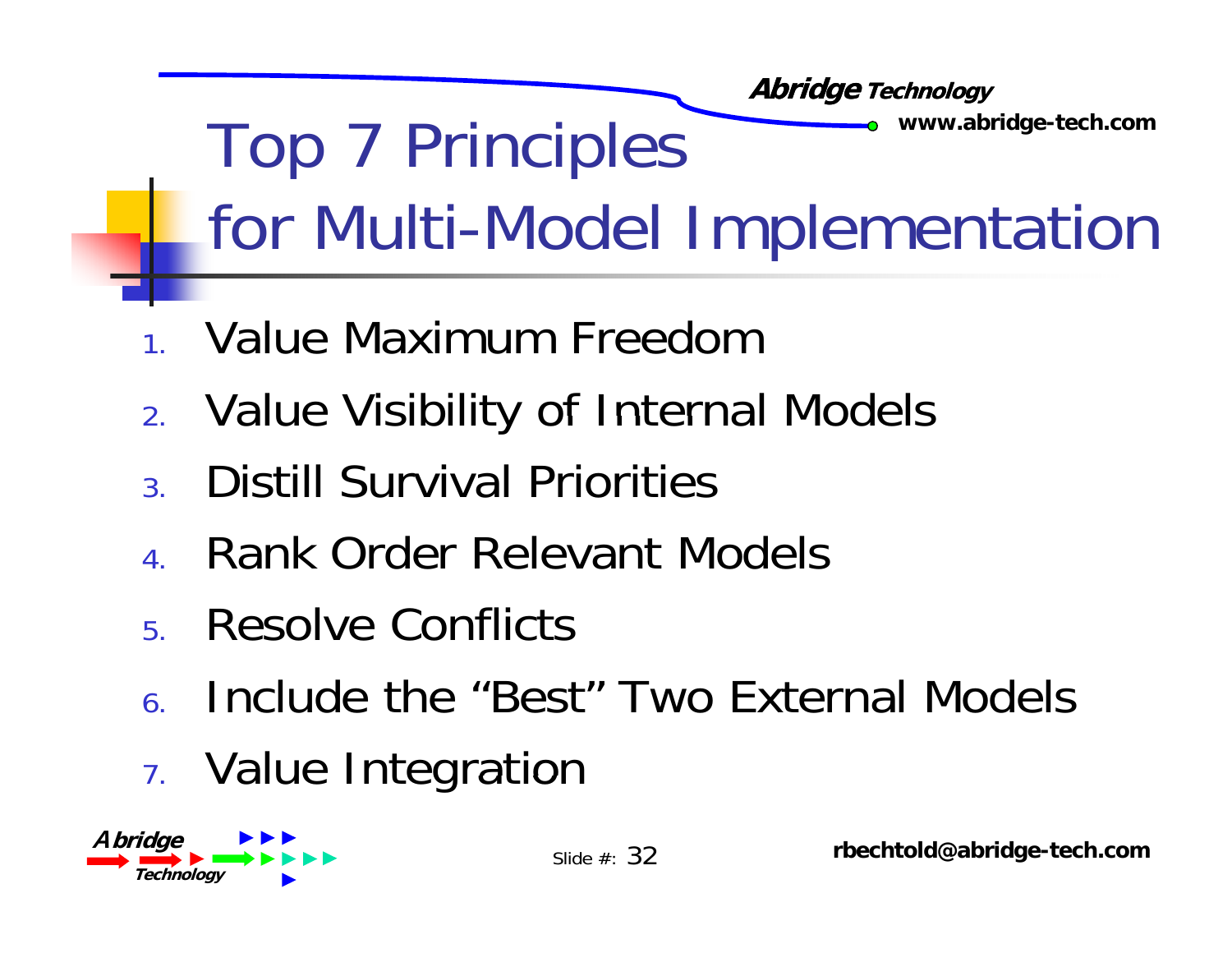# 1. Value Maximum Freedom

- Minimize or avoid self-imposed requirements and prohibitions
	- **For example, keep policy statements sparse**
- Be intentional and lean with regard to recommendations and restrictions
	- **For example, periodically and regularly simplify** procedures and work instructions
- Communicate the majority of your really good ideas as supplemental guidance in the form of suggestions and options
	- **Example: forms, templates, training material, etc.**  $\blacksquare$

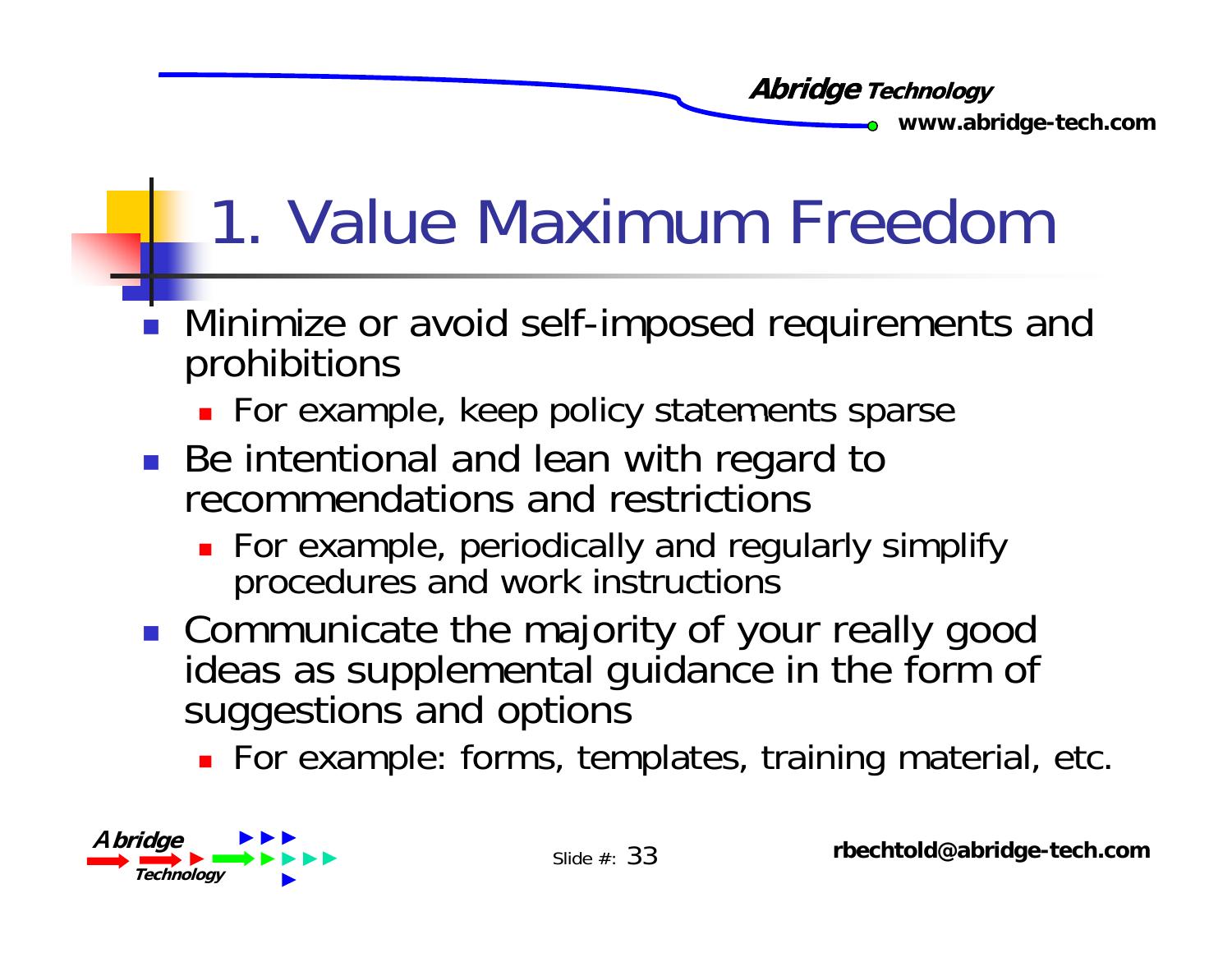**Abridge Technology 2. Value Warehouse 2. We also have a view www.abridge-tech.com** Visibility of Internal Models

- As described in this presentation, for any given organizational entity
	- **A mission model always exists**
	- **A** business model always exists
- **Service Service It is hard enough to improve what you**  $^{\star}$ can $^{\star}$  see—it is extremely difficult to improve what you \*can't\* see

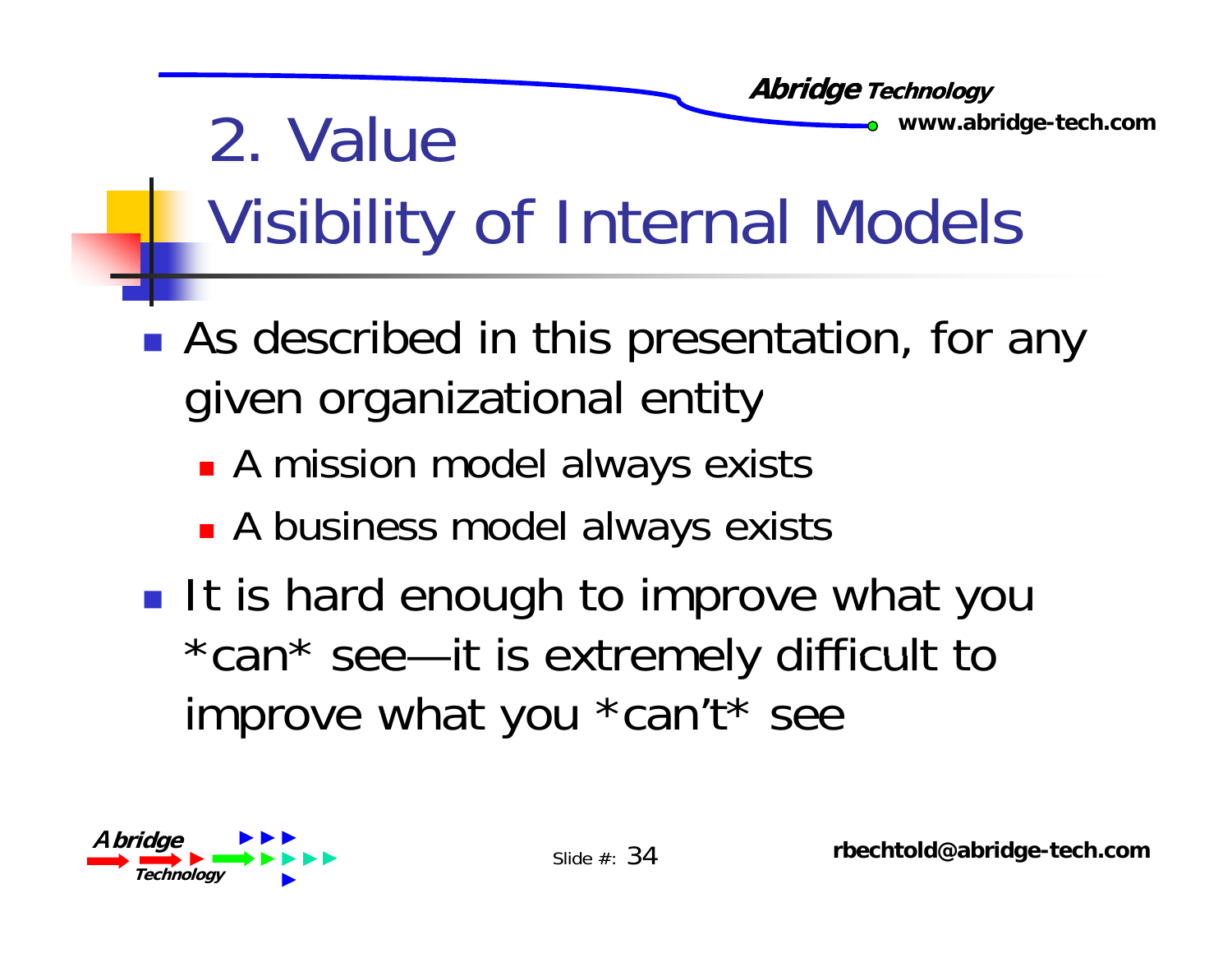# 3. Distill Survival Priorities

- T. Describe internal models using the six categories of rule elements
	- **Inclusive: Required, recommended, suggested**
	- **Exclusive: Optional, restricted, prohibited**
- T. ■ Then, to the greatest extent possible, relax or demote constraints, and minimize extremes
- T. **If not necessary for survival, avoid** requirements and prohibitions

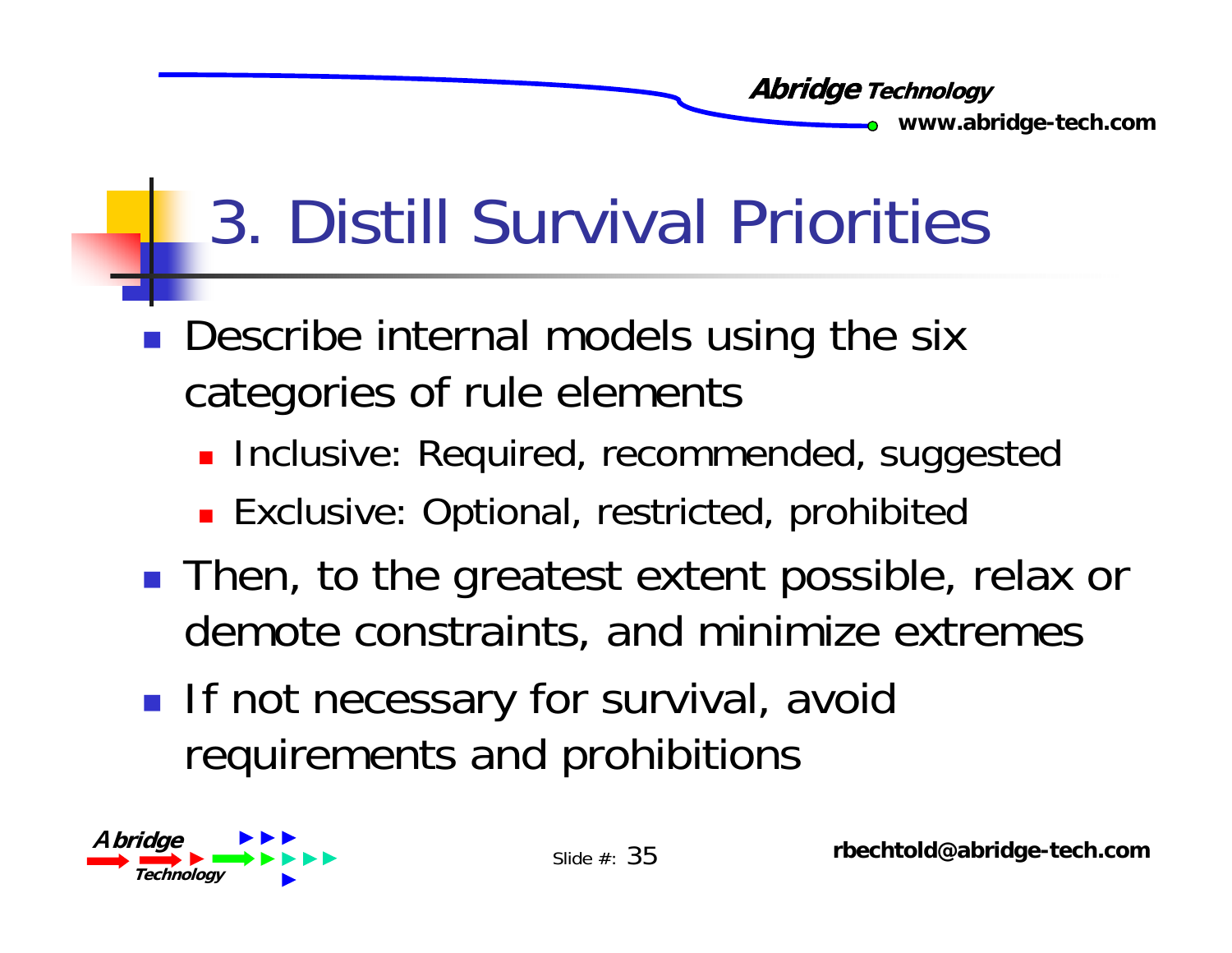### 4. Rank Order Relevant Models

- **Consider all models as "a potential source of** good ideas"
- r. ■ Take at least some time to do your own homework—misperceptions are everywhere
	- **.** "Once we achieve CMMI Maturity Level 2, we are done with process improvement."
- T. ■ Rank order models by: (a) probability of beneficial impact, (b) likely cost of adoption (c) likely ease of adoption, and (d) probability<br>of successful adoption

 $\overrightarrow{A}$ *bridge*  $\overrightarrow{B}$   $\overrightarrow{B}$   $\overrightarrow{C}$  Slide #: **Technology**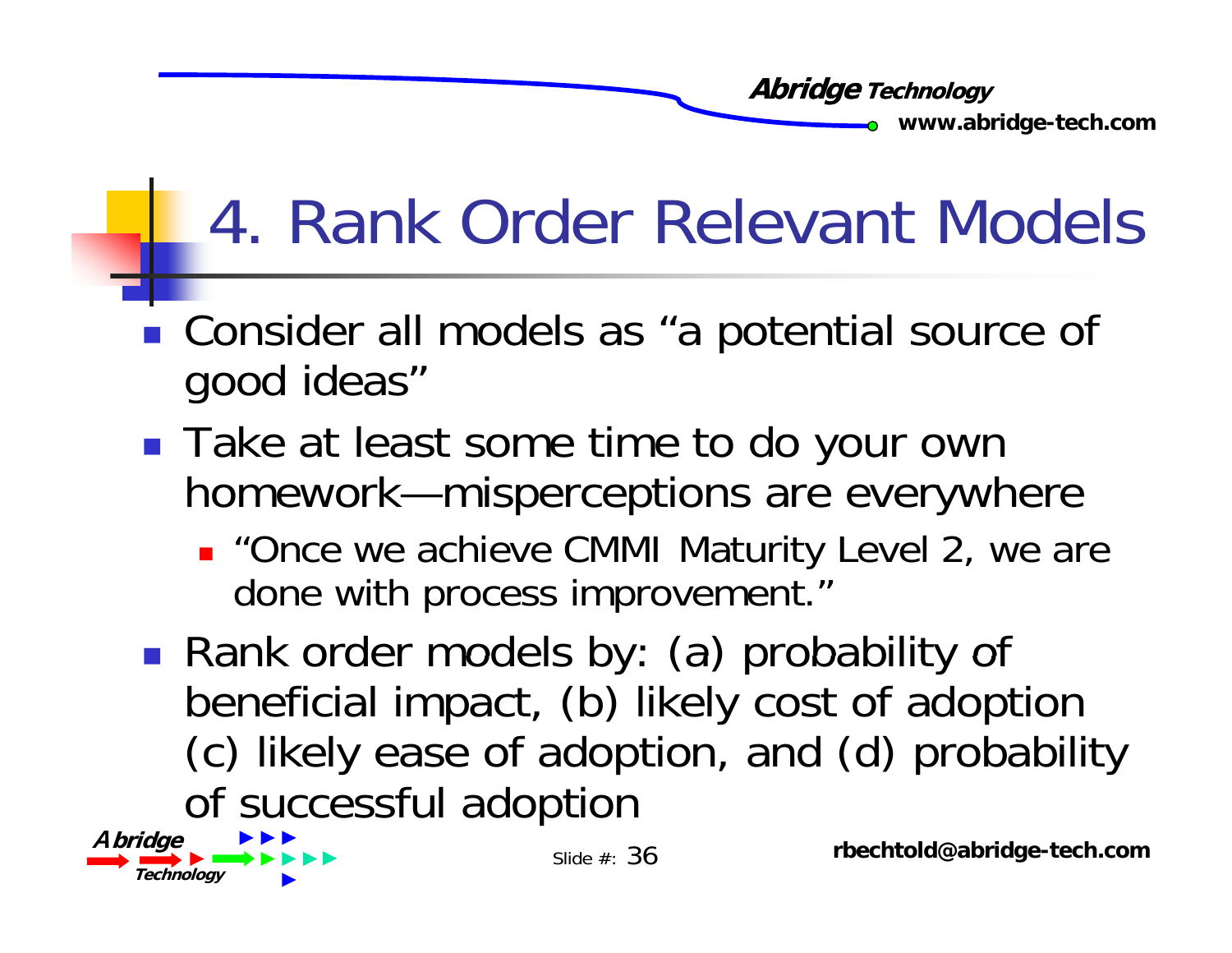#### **Abridge Technology 5. Resolve** We www.abridge-tech.com Conflicts & Set Priorities

- **The Translate external models in terms of the six** categories of rule elements
- r. **I** Identify potentially irreconcilable conflicts
	- **If found, reconsider your interpretation**
	- **Otherwise, reconsider relevancy and usefulness of** the source model
- T. **Generally look for minimally conflicting models**
- r. **If you truly understand your mission, then** ensure your internal models prevail

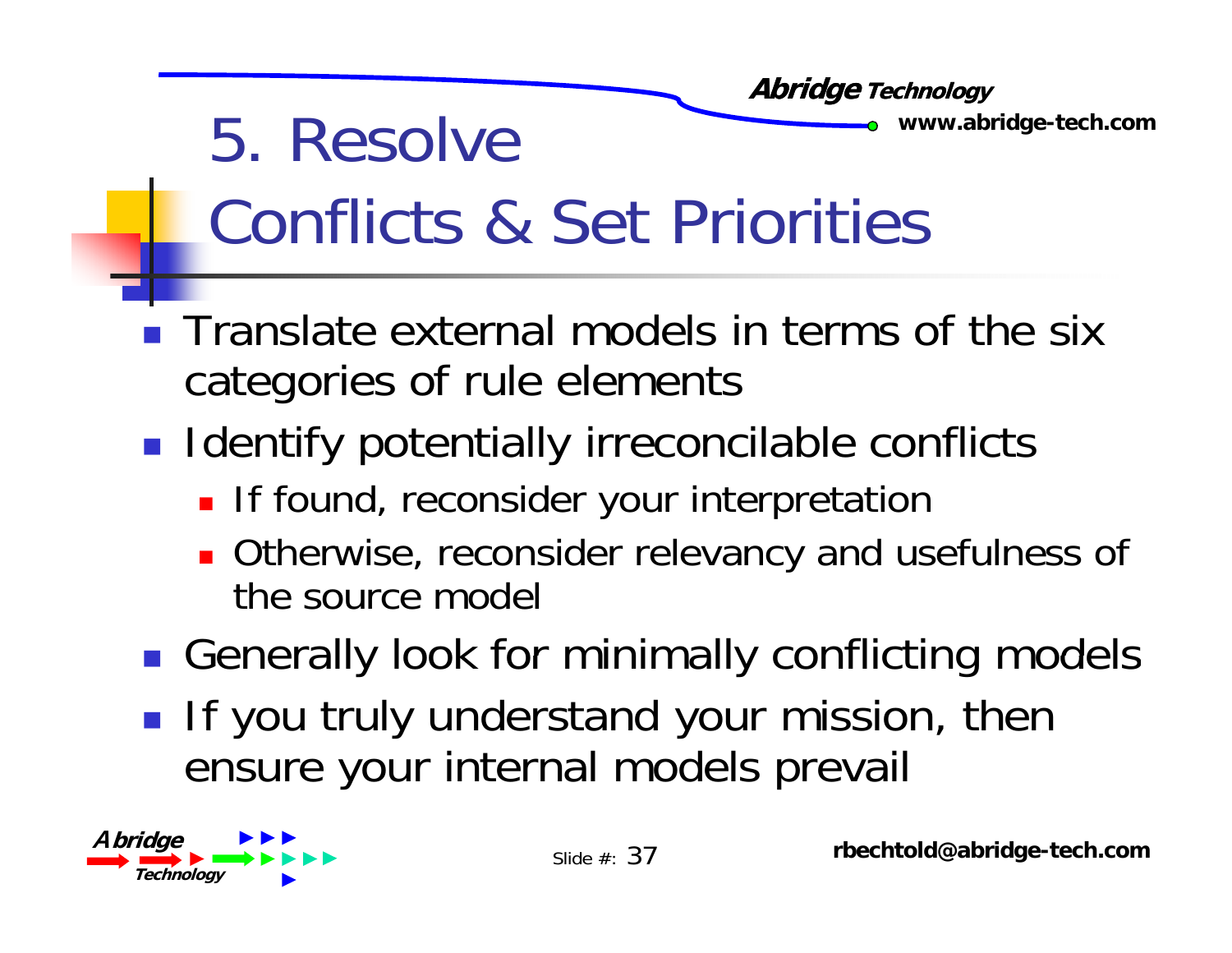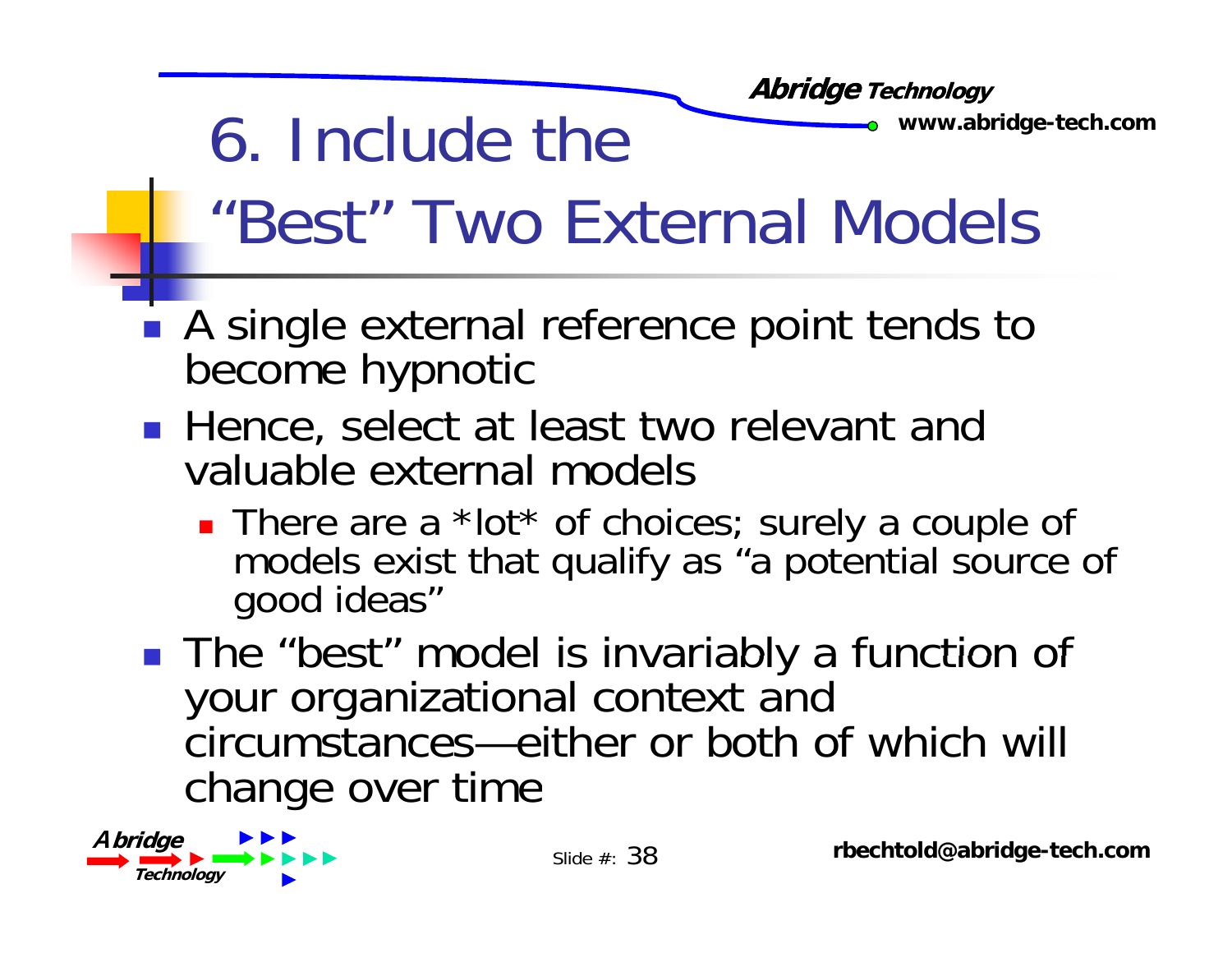# 7. Value Integration

- ■ Models convey a variety of rules that can be interpreted and classified
- ■ You can view problems, risks, issues, etc., as individual points to be addressed
- **Service Service • Alternatively, you can view such challenges** as systemic
- ■ And you can view your solutions—including multi-model adoption—as likewise systemic

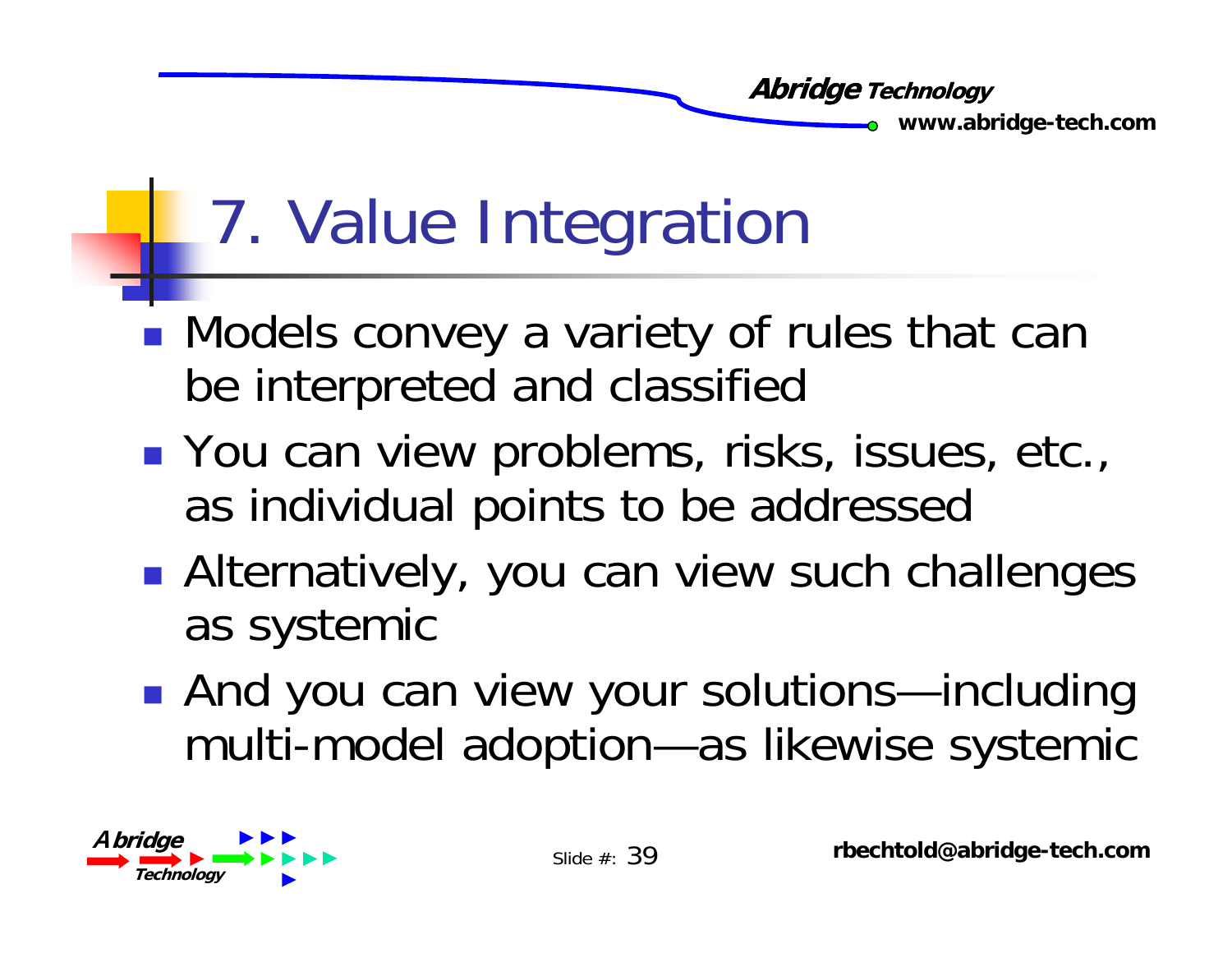**Abridge Technology** Why the Multi-Model Mindset is Critical

- Counter-intuitively, thinking multi-model directly motivates
	- **Identifying organizational priorities**
	- **Nisualizing mission purpose**
	- **Disabilizing business purpose**
	- **Minimizing constraints**
	- **Maximizing freedom for innovation**
	- **Enhanced organizational agility**

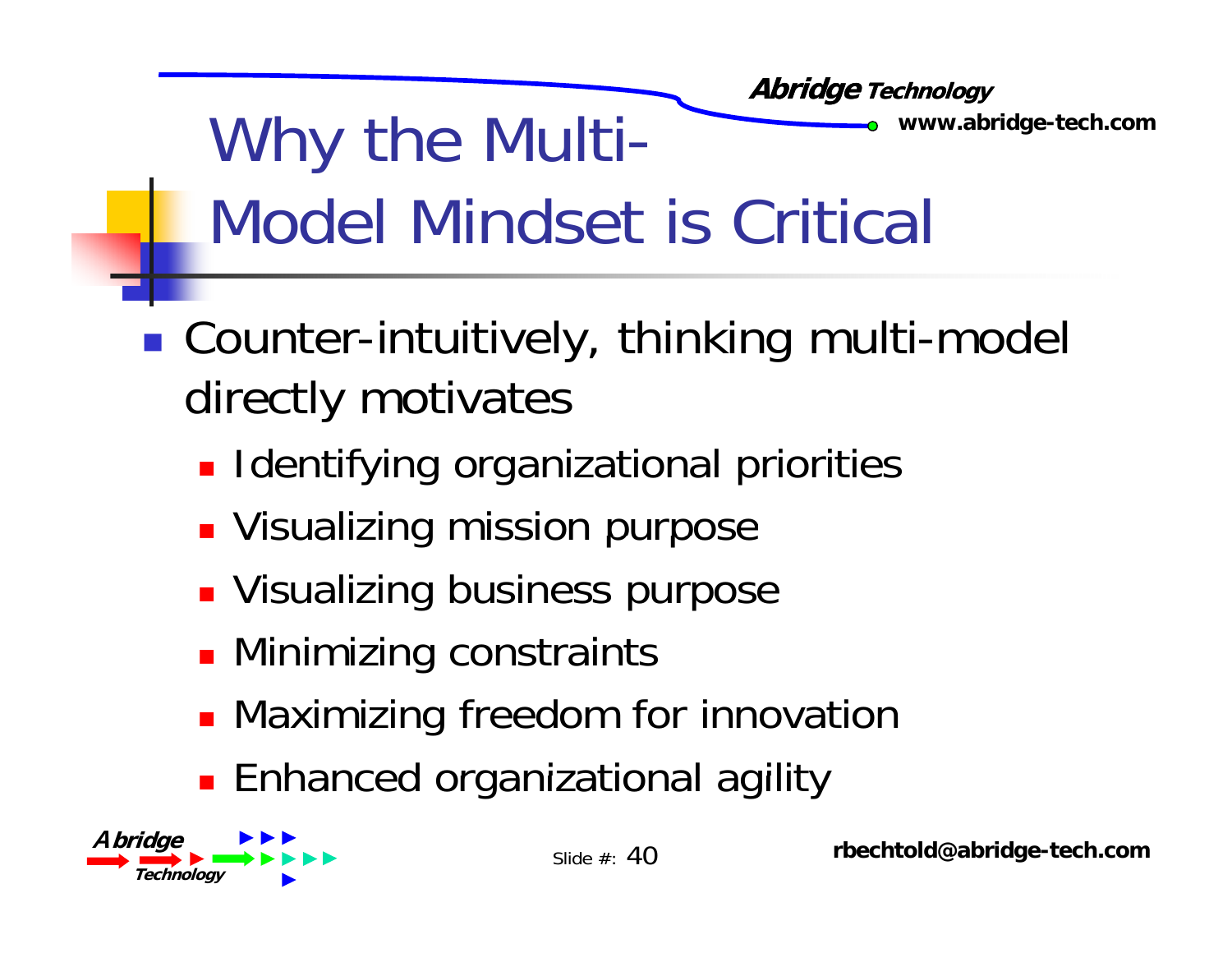# Summary of Key Points

- r. **Nodels exist, regardless of whether they are** visible or commonly understood
- r. ■ Whenever you are implementing \*any\* model, you are \*always\* implementing multiple models
- T. **For mission success, models can (and really,** must) be used to maximize freedom and innovation, but in a manner that is both safe and reliable

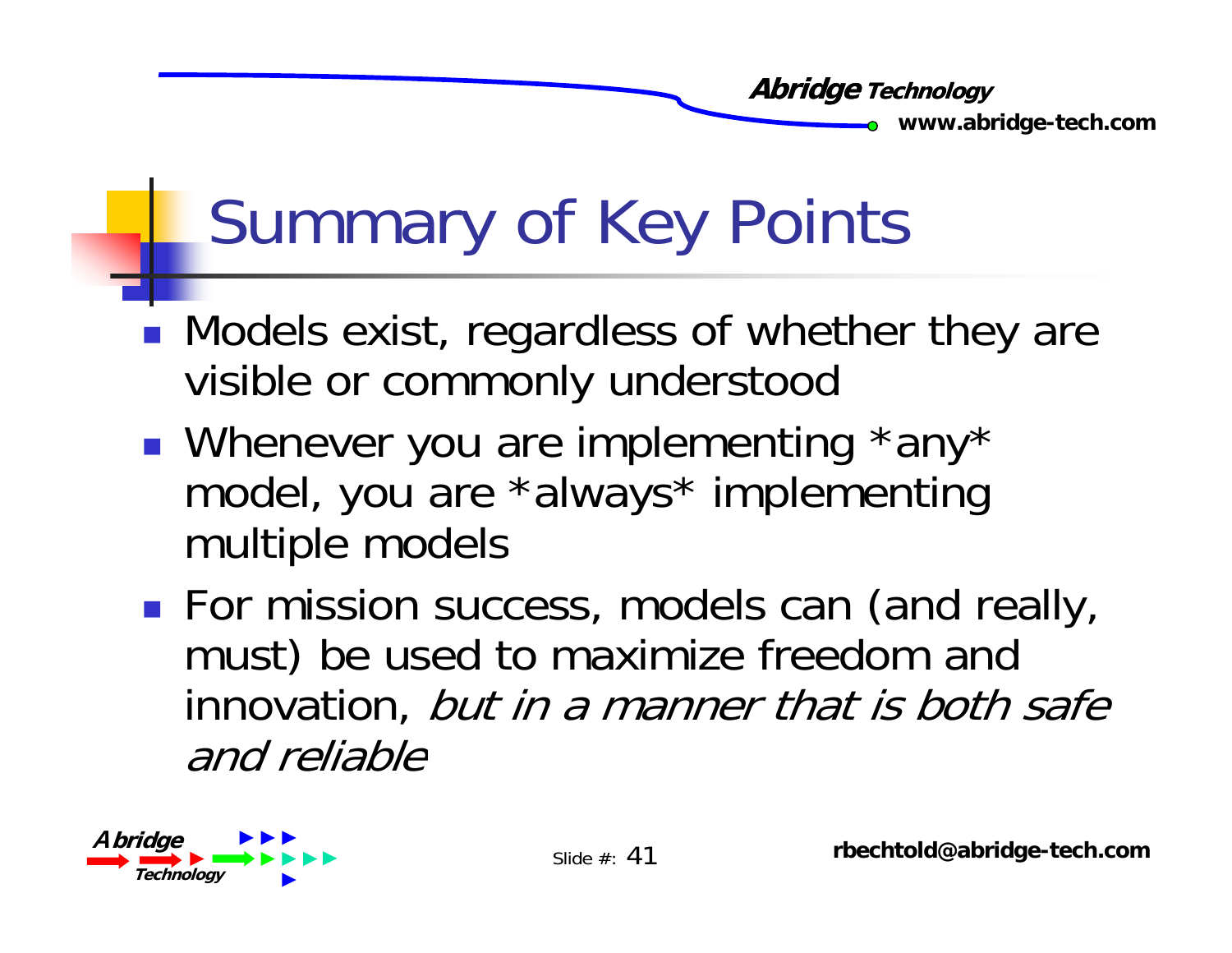

#### Contact Information

#### Dr. Richard BechtoldPresident; Senior Consultant Abridge Technology; Ashburn, VA, USA (USA)703.729.6085 rbechtold@rbechtold.com www.rbechtold.com